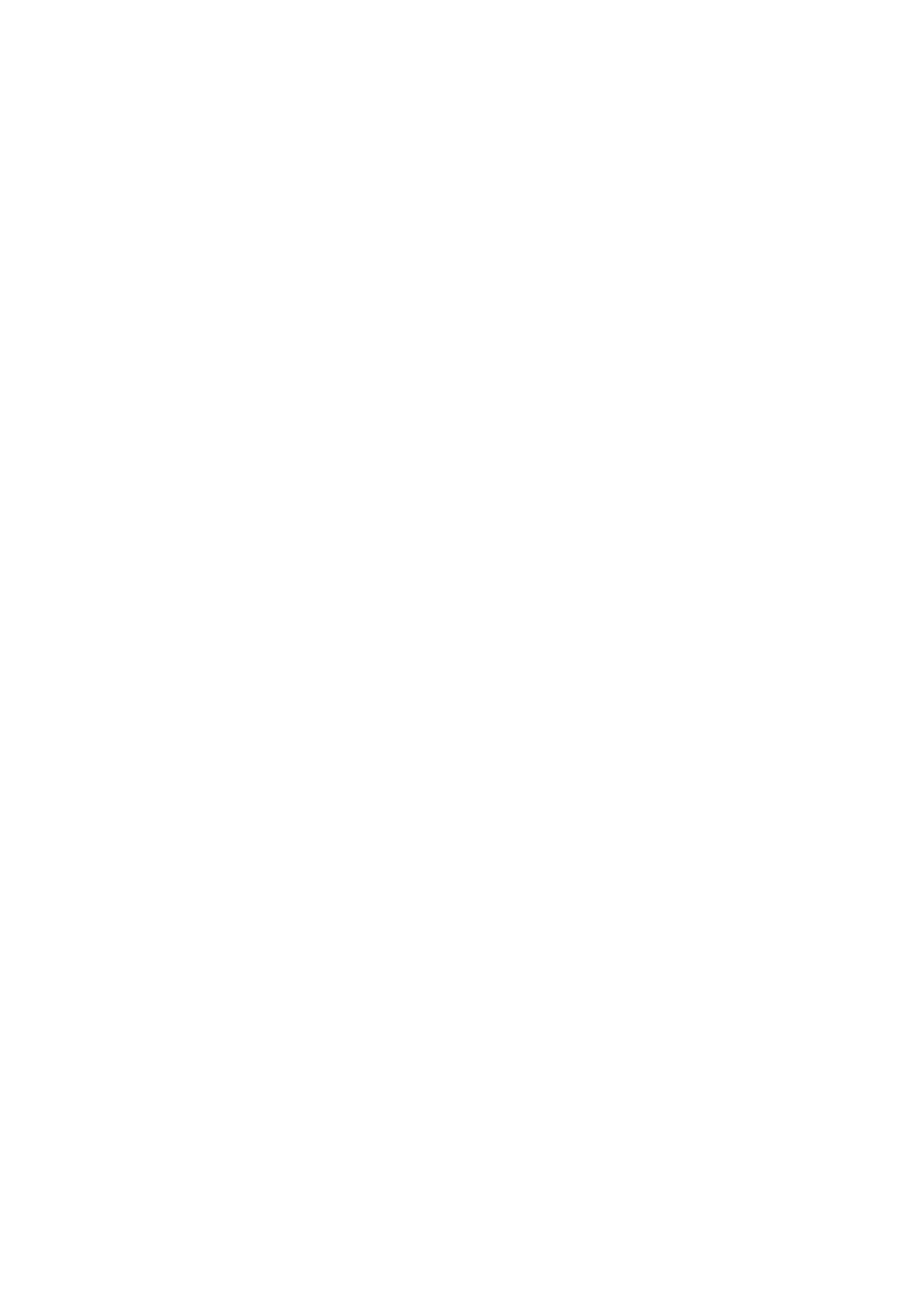By Valérie Croisille

Cambridge **Scholars** Publishing

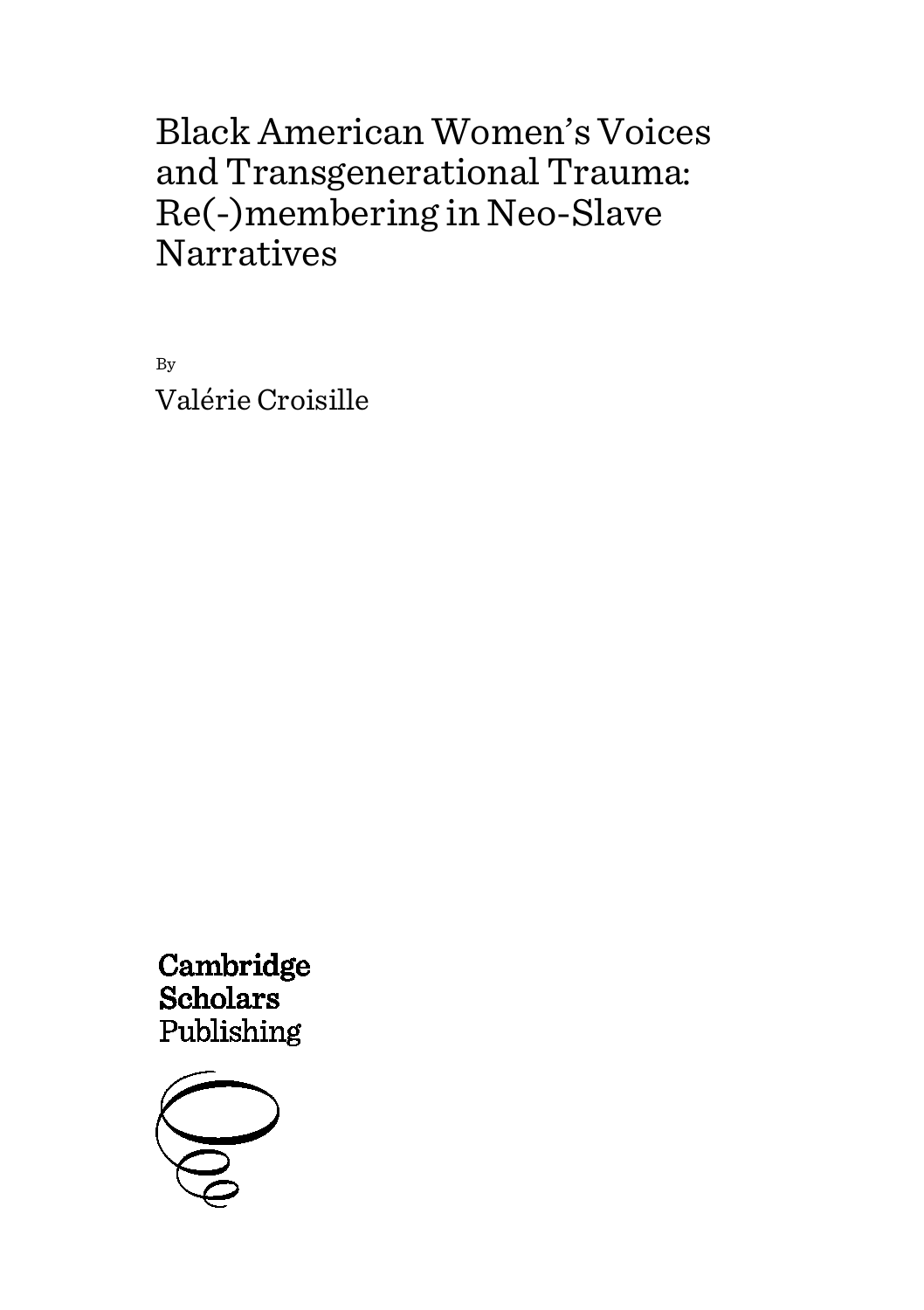By Valérie Croisille

This book first published 2021

Cambridge Scholars Publishing

Lady Stephenson Library, Newcastle upon Tyne, NE6 2PA, UK

British Library Cataloguing in Publication Data A catalogue record for this book is available from the British Library

Copyright © 2021 by Valérie Croisille

All rights for this book reserved. No part of this book may be reproduced, stored in a retrieval system, or transmitted, in any form or by any means, electronic, mechanical, photocopying, recording or otherwise, without the prior permission of the copyright owner.

ISBN (10): 1-5275-7528-4 ISBN (13): 978-1-5275-7528-8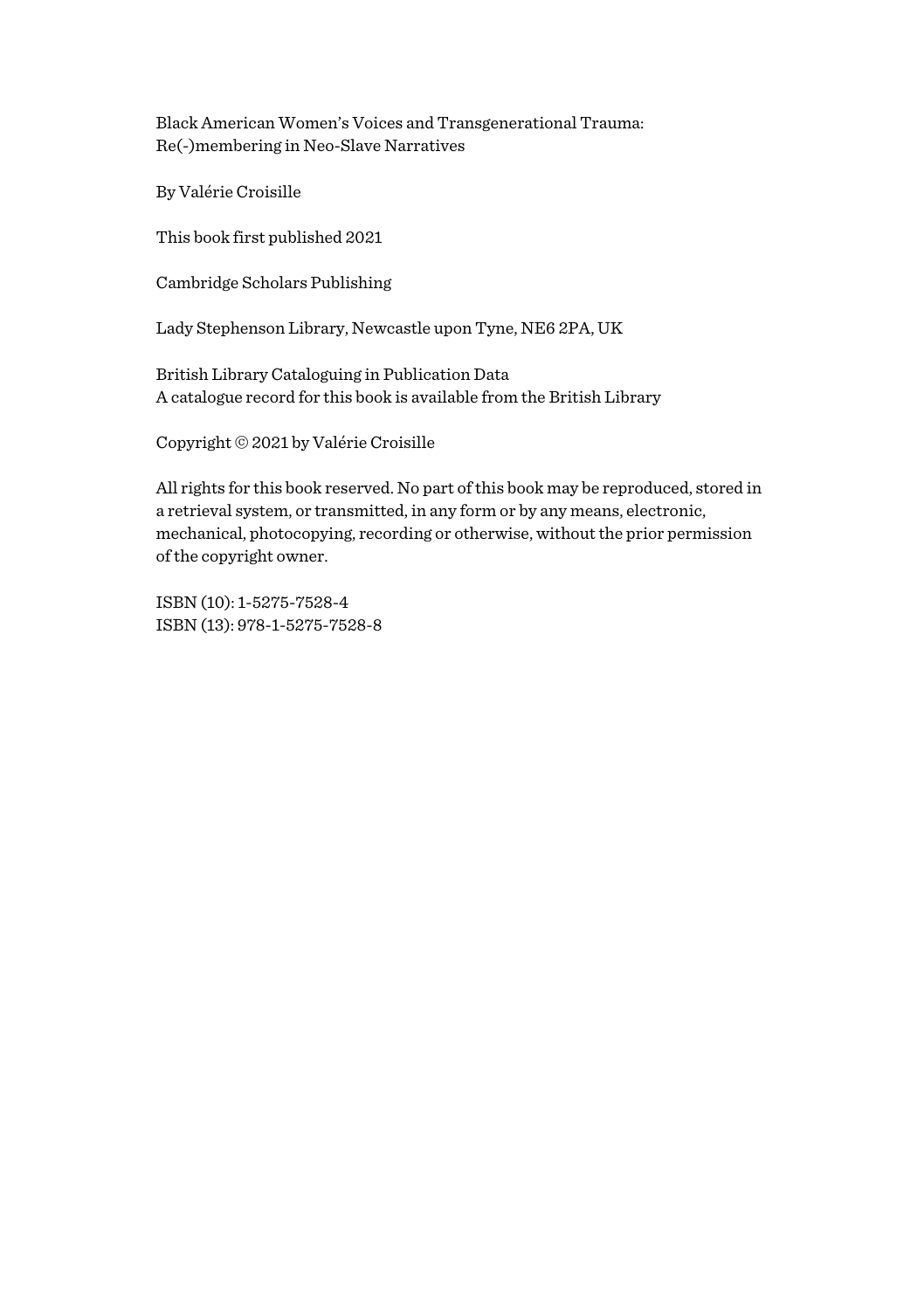# TABLE OF CONTENTS

| Chapter One: Dismembering to re(-)member in O. Butler's Kindred 13        |  |
|---------------------------------------------------------------------------|--|
|                                                                           |  |
| Time travel and slice of plantation life: aesthetical options             |  |
|                                                                           |  |
|                                                                           |  |
| Frame devices and mirror effects: History as a "boomerang" 30             |  |
|                                                                           |  |
| Kindred as Ur-text: the black female body as memory site 34               |  |
|                                                                           |  |
|                                                                           |  |
| Chapter Two: The stings of familial memory in G. Jones' Corregidora  45   |  |
|                                                                           |  |
|                                                                           |  |
| 3. The Corregidora women: victims and perpetrators 52                     |  |
|                                                                           |  |
| 5. "Let me give witness the only way I can" $(C, 54)$ : the "devil blues" |  |
|                                                                           |  |
|                                                                           |  |
| <b>Chapter Three: From Seclusion to Liberation in P.A. Perry's</b>        |  |
|                                                                           |  |
| 1. PTSD, the gift of second sight and the uncanny in A Sunday             |  |
|                                                                           |  |
|                                                                           |  |
|                                                                           |  |
| 4. Envisioning the past and recapturing history/herstory 86               |  |
|                                                                           |  |
|                                                                           |  |
|                                                                           |  |
| 8. The politics of memory in A Sunday in June: In-between                 |  |
|                                                                           |  |
|                                                                           |  |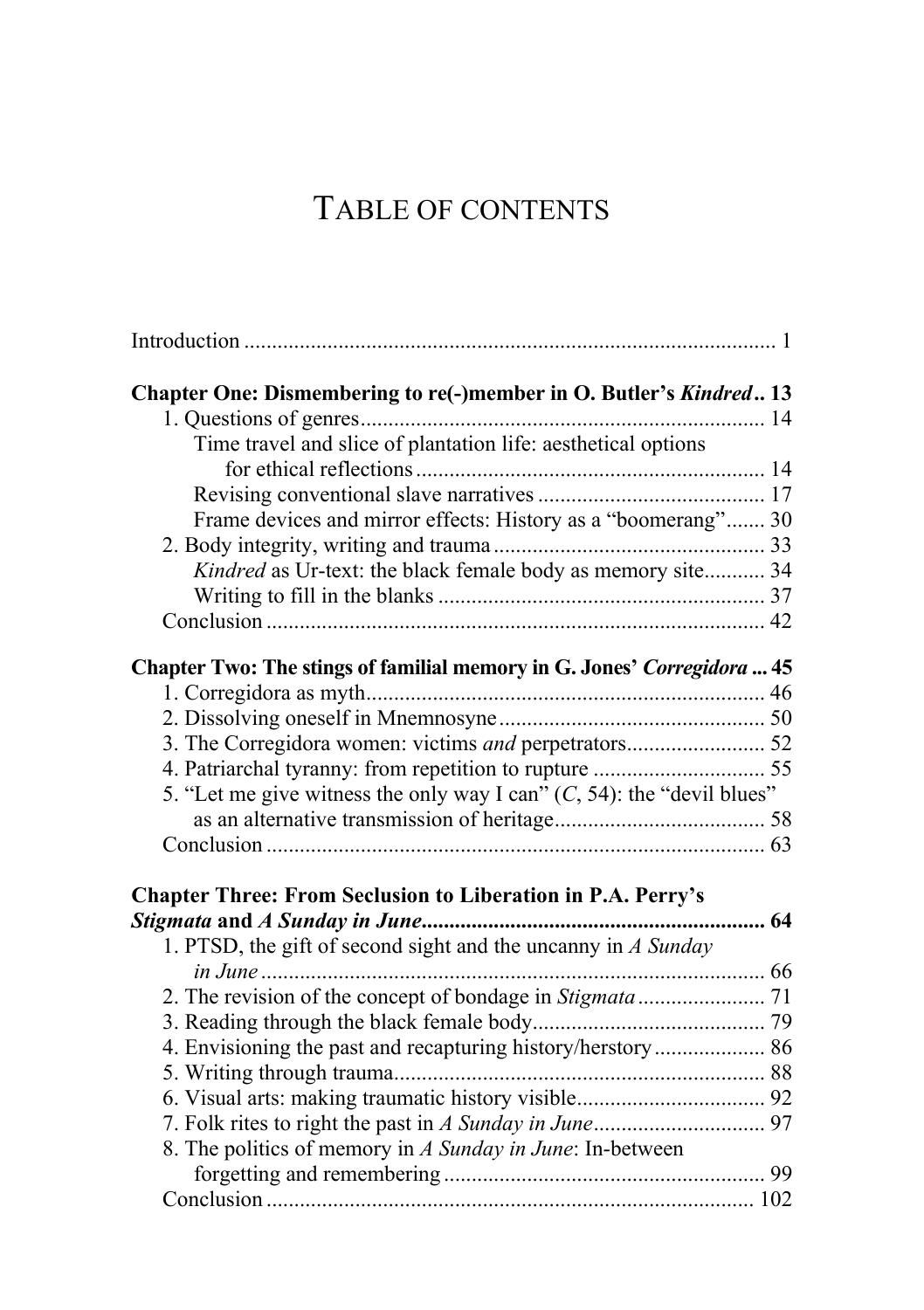| Chapter Four: Witnessing the trauma of slavery through the voice |  |
|------------------------------------------------------------------|--|
| of a ghost narrator: J.C. Cooper's Family and A. Lark's          |  |
|                                                                  |  |
|                                                                  |  |
|                                                                  |  |
|                                                                  |  |
|                                                                  |  |
|                                                                  |  |
|                                                                  |  |
|                                                                  |  |
|                                                                  |  |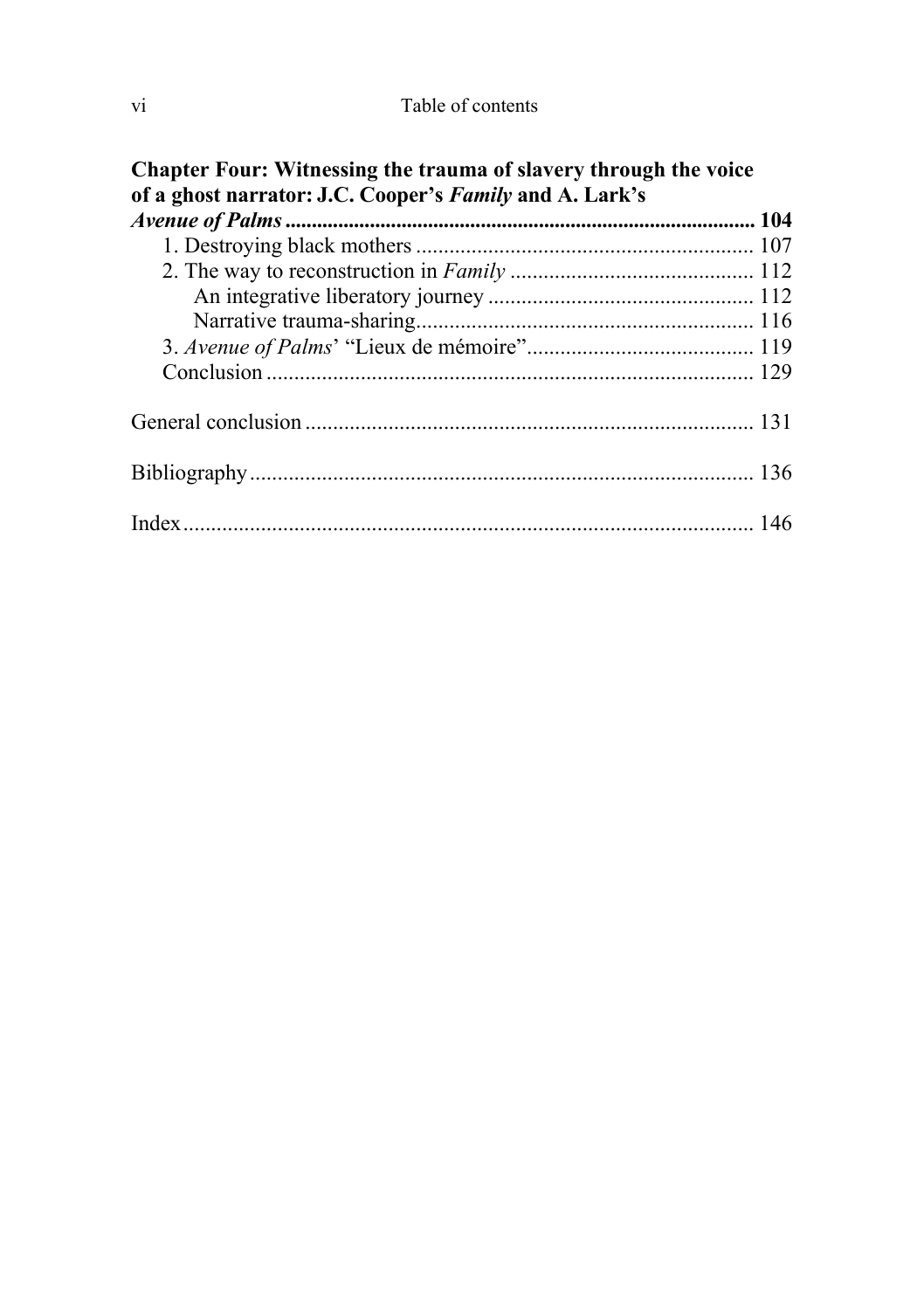## **INTRODUCTION**

*"What is the meaning of the particular aesthetic choices made by authors who were mediating between a nineteenth-century Ur-textual form and a late twentieth century period of textual and formal play in*  **American writing? [...] What are we to make of this novel development** *in American culture at the end of the twentieth century?" (Ashraf H.*   $A.$  **Rushdy**)<sup>1</sup>

"Slavery is the family secret of America"2, Ashraf H. A. Rushdy wrote in the first chapter of his essay *Remembering Generations*. Like a family secret, slavery continues to haunt the US collective psyche, as an event that can never be forgotten and which the American public persistently fails to comprehend and digest. It both represents one of the cornerstones on which the American economic system has been built and the original sin that has both jeopardized the credibility of America's primeval moral ideals and killed the nation's innocence. The comparison between slavery and a family secret is particularly relevant if we consider that early slave narratives were often passed down orally from generation to generation in Black American families and that the traumatic heritage of slavery is systematically represented in feminine neo-slave narratives<sup>3</sup> as a transgenerational curse.

<sup>1</sup> Ashraf H. A. Rushdy, "The Neo-Slave Narrative", in *The Cambridge Companion to the African American Novel*, ed. Maryemma Graham (Cambridge: Cambridge University Press, 2010), 87.

<sup>2</sup> Ashraf H. A. Rushdy, *Remembering Generations. Race and Family in Contemporary American Fiction* (Chapel Hill and London: The North Carolina Press, 2003), 29.

<sup>&</sup>lt;sup>3</sup> The expression "neo-slave narrative" was coined by Bernard W. Bell to designate "residually oral, modern narratives of slavery from bondage to freedom" (Bernard W. Bell, *The African American Novel and Its Tradition* [Amherst: University of Massachusetts Press, 1987], 289). The concept was then developed by Ashraf H. A. Rushdy who defined the neo-slave narrative as a genre that incorporates "contemporary novels that assume the form, adopt the conventions and take on the first-person voice of ante-bellum narrative" (Ashraf H. A. Rushdy, *Neo-slave Narratives: Studies in the Social Logic of a Literary Form* [New York: OUP USA, 1999], 3). Such novels permit to "humanize" history by weaving it with a character's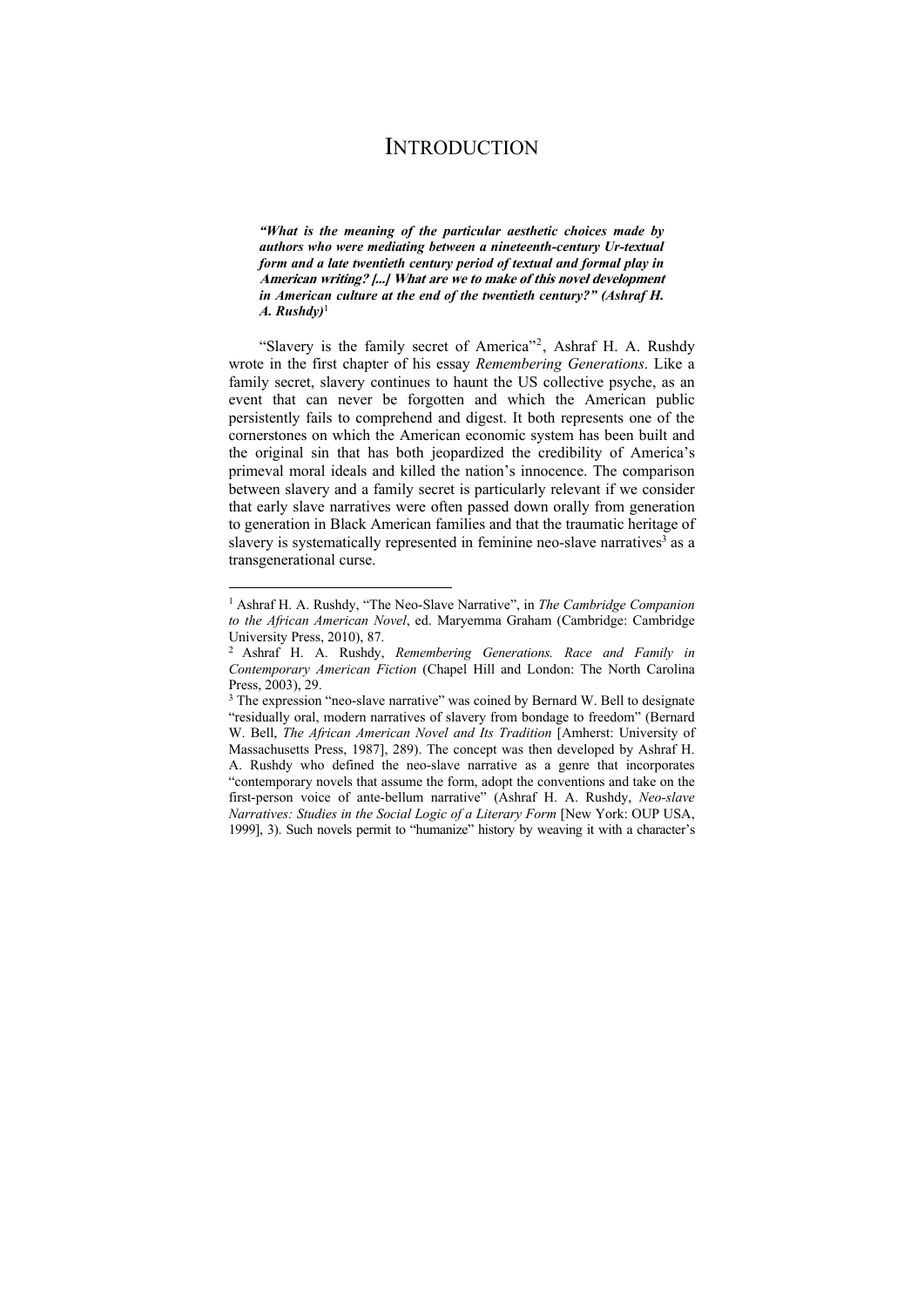#### 2 Introduction

In the neo-slave narratives that I will analyze in this essay, slavery is represented as a ghost, in a literal sense in *Stigmata*, *A Sunday in June*, *Family*, *Kindred* and *Avenue of Palms* (as they deal with paranormal phenomena), and in a symbolic sense in *Corregidora*. The narrative space opened by these texts resembles the haunted house in which Toni Morrison's Sethe lives at 124, Bluestone Road<sup>4</sup>: a place pervaded with a chilling spirit that smells of death, excruciating pain, and morbid memories. Indeed, the torments of slavery are described as immortal, never-ending, almost invincible forces that keep bouncing from one generation to the next. As part of a past that, for the female protagonists of these neo-slave narratives, and to borrow from Faulkner, is "not dead", "not even past"<sup>5</sup>, they continue to reenact themselves through the enduring connection between the belated female slave and her descendants. The enduring link between past and present is manifested through the encounters of the protagonists with dead ancestors or voices emerging from the grave (*Stigmata*, *A Sunday in June*, *Kindred*, *Avenue of Palms*, *Family*), or more prosaically, through nagging, obsessive memories and the repetition of traumatic life patterns (most especially in *Corregidora*). The plots developed in all of these texts are to be seen as metaphors, illustrating the Black Americans' struggle to come to terms with the slave past, both on an individual scale and a collective one, as personal memory is shown as inextricably linked with the memory of the nation itself.

It occurred to me that one of the most pragmatic strategies to study these female neo-slave narratives was to explore them through the lens of Trauma Studies. Emerging in the nineteen-nineties in the US, with the works of Cathy Caruth, Dominick LaCapra, Geoffrey Hartmann, or Shoshana Feldman, Trauma Studies have been applying psychic discoveries on the workings of trauma to narrative texts, including fictitious ones. It proved to be a valuable tool to identify and interpret the imprints of trauma discernible in the texts I chose to examine, since traumatic effects in the psyche of trauma victims find a narrative equivalent in such writings. As textual representations of the trauma of slavery, *Stigmata*, *A Sunday in June*, *Family*, *Kindred, Corregidora* and

personal story, as is the case for instance in Ernest J. Gaines' *The Autobiography of Miss Jane Pittman*, the epitome of "herstory". Gaines gives a voice to a fictitious century-old black woman born into slavery and belonging to a community that has been muzzled for centuries. In her final days she gets the chance to inscribe her story into History, as she becomes an oral, living archive.<br><sup>4</sup> Toni Morrison, *Beloved* (London: Picador, [1987] 1988).

<sup>&</sup>lt;sup>5</sup> William Faulkner, *Requiem for a Nun* [ (New York: Vintage, [1950] 1975).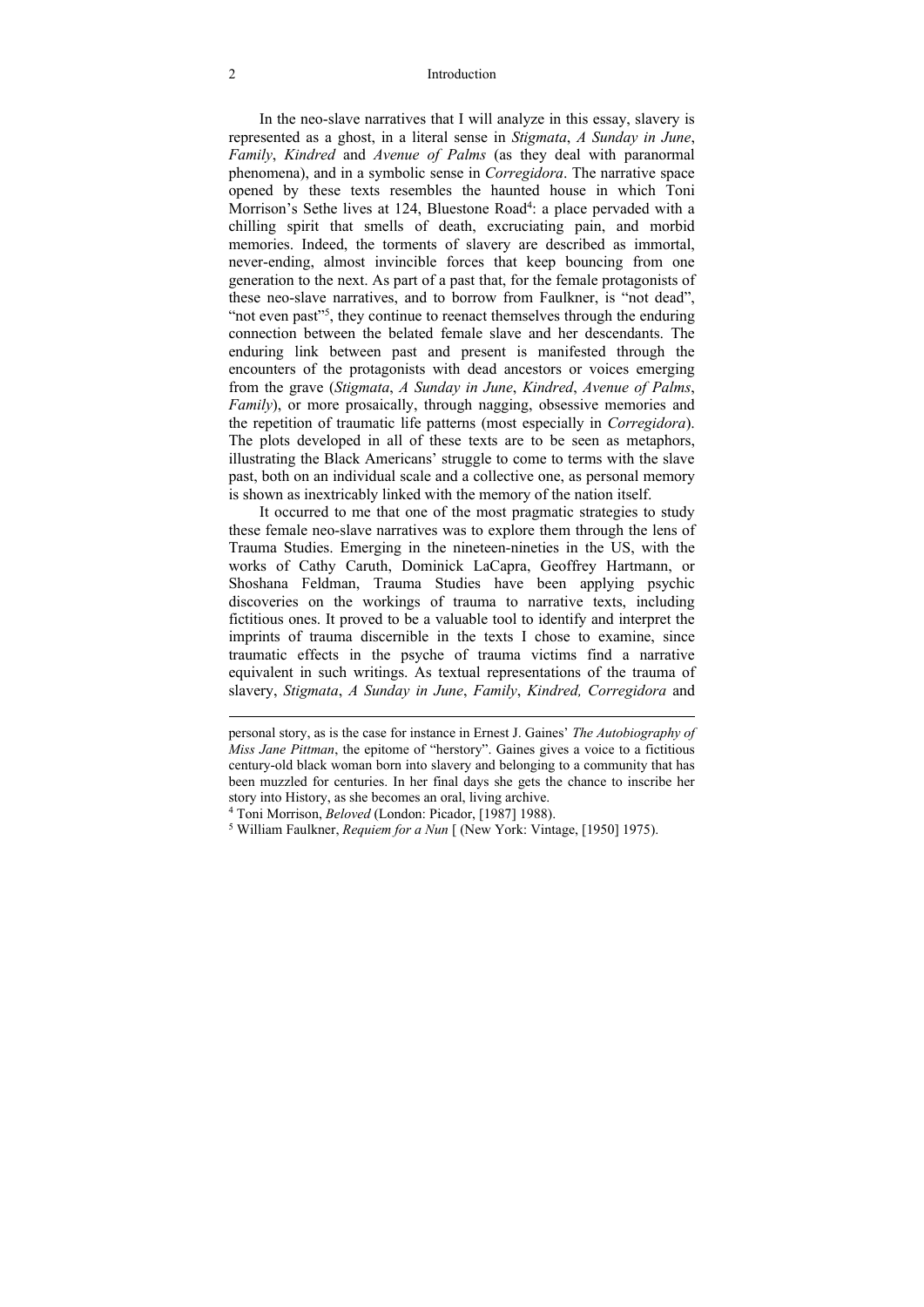*Avenue of Palms* not only integrate the narrative characteristics meant to mimic the traumatic process taking place in a victim's brain (phenomena of fragmentation, dislocation, rupture, dissociation, disorientation, paralysis, repetitive and painful reminiscences…). They also become a helpful healing device, for these texts give pride of place to the victim's sufferings by exploring creative therapeutic options and providing catharsis, mainly through storytelling, writing, and singing the blues, thus liberating a voice that has been silenced for decades, if not centuries. Pierre Janet's famous theory about the conversion of traumatic memory into narrative memory in the healing process is most emblematically exemplified through these novels, illustrating how speaking out and writing out can help those working through trauma.<sup>6</sup>

In this essay, we will rely on the definition given by Freud to identify trauma. In *Beyond the Pleasure Principle*, he insisted that trauma creates a "breach" in the subject's psyche, after they have been confronted with an event whose effect they cannot control and that proves to be devastating to them:

Towards the outer world, there is a barrier against stimuli […]. Such external excitations as are strong enough to break through the barrier against stimuli we call traumatic. An occurrence such as an external trauma will undoubtedly provoke a very extensive disturbance in the workings of the energy of the organism and will set in motion every kind of protective measure. But the pleasure-principle is to begin with put out of action here. The flooding of the psychic apparatus with large masses of stimuli can no longer be prevented; on the contrary, another task presents itself—to bring the stimulus under control, to 'bind' in the psyche the stimulus mind that has broken its way in, so as to bring about a discharge of it.

Probably the specific discomfort of bodily pain is the result of some local breaking through the barrier against stimuli.<sup>7</sup>

<sup>6</sup> French philosopher, psychologist, and doctor Pierre Janet's ground-breaking research showed that two types of memory had to be distinguished: "traumatic memory", limited to a mere and unconscious repetition of the past, and "narrative memory", that actively narrates the past by really integrating it as *past* (Pierre Janet, *L'Évolution de la mémoire et de la notion du temps* [Paris: L'Harmattan, 2006]).

<sup>7</sup> Sigmund Freud, *Beyond the Pleasure Principle*, trans. C. J. M. Hubback (London, Vienna: International Psycho-Analytical, 1922). www.bartleby.com/276/ (Accessed July 1, 2019).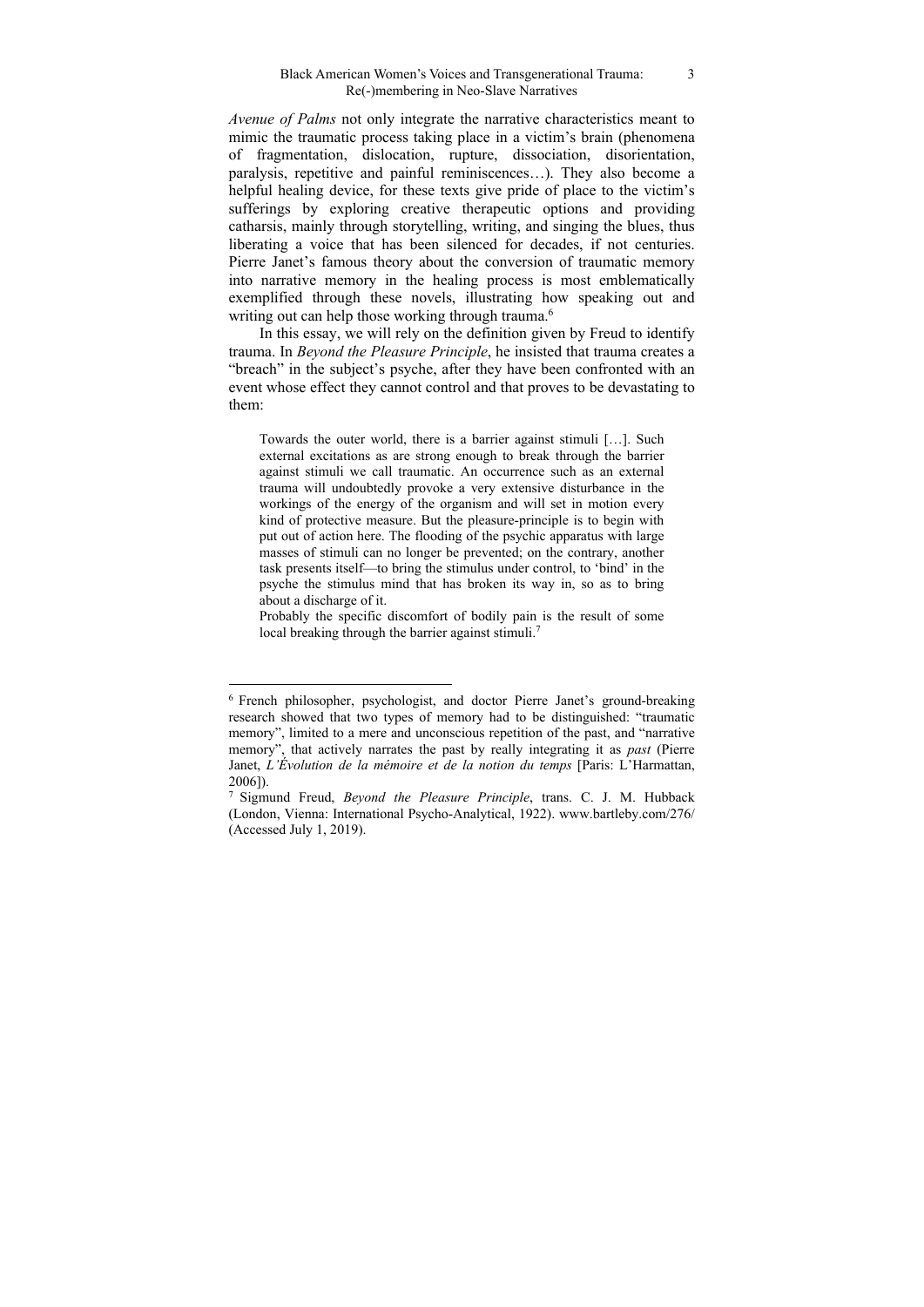#### 4 Introduction

Freud's reference to bodily pain as a sign of traumatic injury is particularly pertinent in the neo-slave narratives that I will discuss. Indeed, as previously mentioned, each of these familial narratives hinges on the female protagonist's relation with her ancestor(s)—most often with her foremother(s). It thus prompts the reader to wonder in what way the "Peculiar Institution" has lastingly affected family bonds, mainly but not only in the black community, since racial sexploitation at the time of slavery deeply marked the structure and nature of American society as a whole. Showing evidence of the intricacy of past and present, these novels suggest how today's reality is necessarily filtered through the prism of the past and painfully affected by it. My overall objective will be to examine how the protagonists' psyche and life are systematically injured by the assaults of the memory of slavery and to probe into the strategies explored by them to work through this traumatic collective past. The voices of the female slave and/or of her granddaughters that guide us in the narratives are, in themselves, a challenge to the domination of the master's discourse in the historiography of slavery. These feminine neo-slave narratives grasp for the power to re-write official history by remembering the enslaved and giving them a voice, either directly as in *Avenue of Palms* and *Family*, or indirectly as in Perry's novels, *Kindred* and *Corregidora*. They offer the black community the opportunity to retrieve their collective past and to reappropriate their history, providing an alternative view of slavery and of its consequences, removed from standard and commonly accepted versions. The underlying ideological battle is paramount, as the writing of neo-slave narratives amounts to filling the gaps left by conventional historiography, correcting the process of erasure to which the slaves and their descendants have been subjected. In that respect, it is extremely logical that these books should represent slaves as living dead coming back from the tomb, since they have been symbolically blotted out from historical sources and their voices silenced. The conflict between historical narratives and the counter-narratives that *Stigmata*, *Kindred* and such other novels represent is a highly political one. As noted in the very first sentences of the book *Remembering Slavery: African Americans Talk about Their Personal Experiences and Emancipation*, in which Ira Berlin, Marc Favreau, and Steven F. Miller gathered excerpts from WPA narratives (interviews of ex-slaves organized by researchers working with the Federal Writers Project in the nineteen thirties):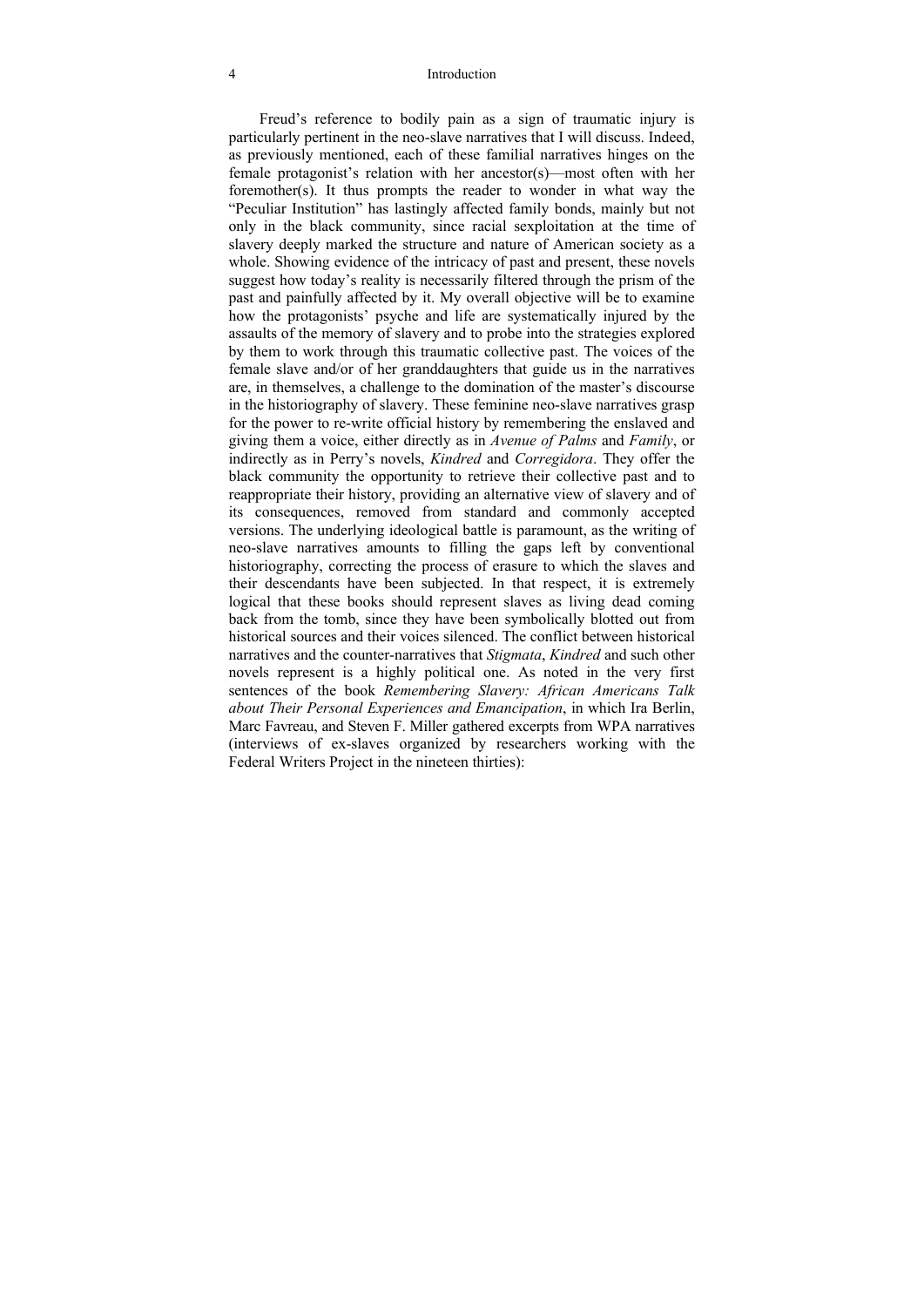The struggle over slavery's memory has been almost as intense as the struggle over slavery itself. For many, the memory of slavery in the United States was too important to be left to the black men and black women who experienced it directly. The stakes were too great.<sup>8</sup>

In countries such as France or Brazil, direct testimonies of slaves are lacking, partly because French abolitionists like Condorcet, the Abbé Grégoire, or Mirabeau kept away from slaves in the colonies. The situation is totally different in the US. Indeed, in *The Slave Narrative: Its Place in American Literary History*<sup>9</sup> , historian Marion William Starling identified as many as 6,000 slave narratives, spanning a long period from 1703, with "Adam Negro's Tryall" (a valuable testimony permitting to reassemble bits and pieces of the life of a slave named Adam, thanks to various random documents about his life), to 1944, which corresponds to the last year of the WPA narratives.<sup>10</sup> Slave narratives, which were inspired by captivity and spiritual conversion narratives, were largely instrumental in the fight for the abolition of slavery, providing trustworthy testimonials and tangible evidence of the "Negro's" intellectual capacities. The recognition of their literacy enabled them to fully belong to the human species that once denied them membership. These autobiographical accounts of a slave's life in captivity after they attained liberty, generally thanks to a salutary trip from South to North, represent not only the Urtext of African American literature, but also the literary foundation to which neo-slave narratives are indebted. Part of our first chapter, dedicated to *Kindred*, will indeed show how Octavia Butler's novel suggests the many crisscrossing connections between these highly comparable genres.

As the literary descendants of foundational slave narratives, the neoslave narratives are to be seen as "residually oral, modern narratives of escape, from bondage to freedom". 11 A long period separated slave

<sup>8</sup> Ira Berlin, Marc Favreau and Steven F. Miller (ed.), *Remembering Slavery: African American Talk about their Personal Experiences and Emancipation* (Washington, D.C.: Library of Congress. 2011), xiii.

<sup>9</sup> Starling, Marion William, *The Slave Narrative: Its Place in American Literary* 

<sup>&</sup>lt;sup>10</sup> See Michaël Roy, *Textes fugitifs : Le récit d'esclave au prisme de l'histoire du livre* (Paris : ENS Editions, 2017). The criteria chosen by Starling to classify texts as "slave narratives", however, were extremely encompassing. Works of scholars like Henry Louis Gates Jr and Charles T. Davis, among others, were most helpful to better identify and understand slave narratives (C.T. Davis, H.L. Gates Jr, *The Slave's Narrative* [New York: Oxford University Press, 1985]). 11 Bell, *The African American Novel and Its Tradition*, 289.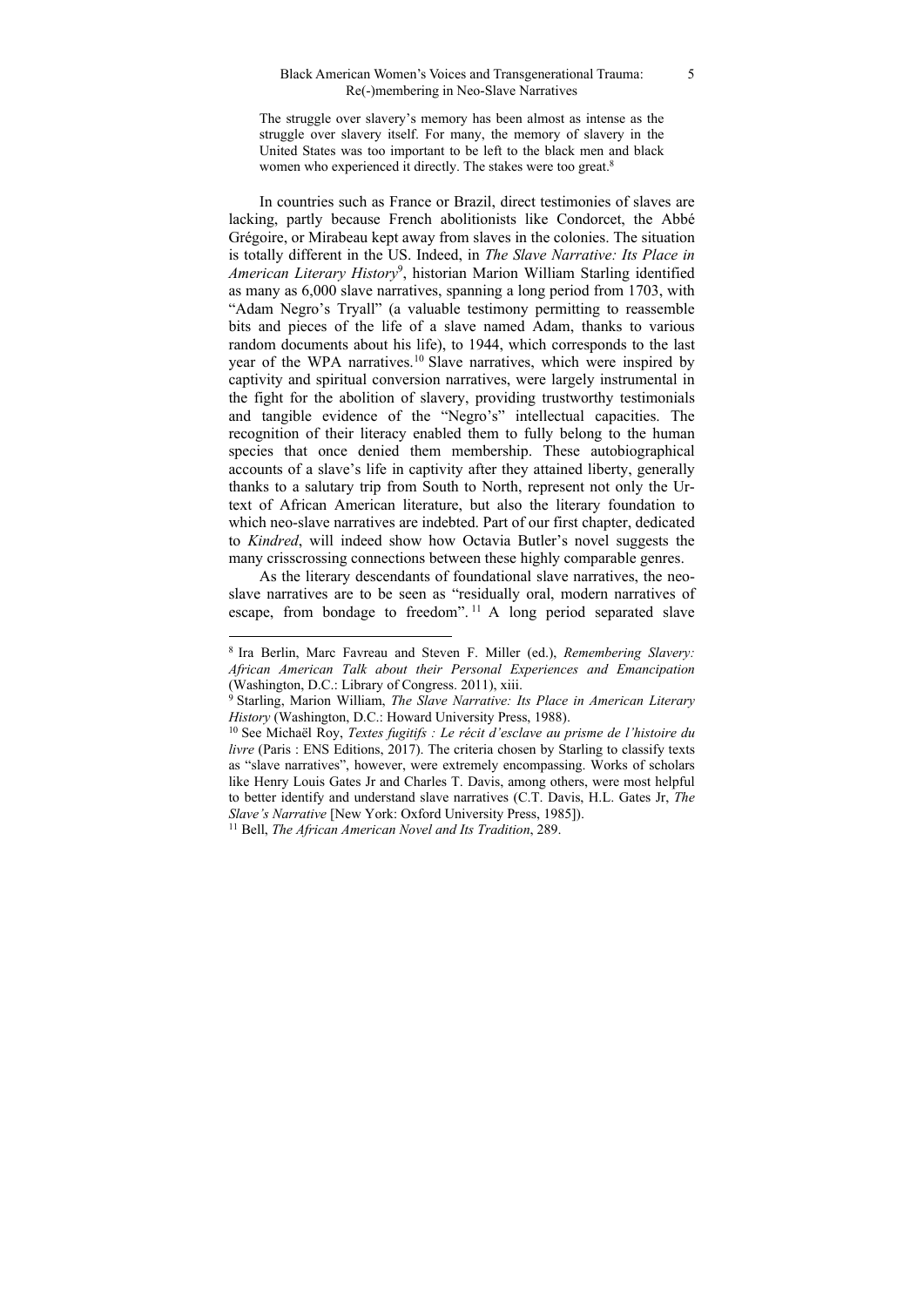#### 6 Introduction

narratives and neo-slave narratives: the latter emerged in the nineteen sixties and nineteen seventies, debuting with Margaret Walker's *Jubilee*   $(1966)^{12}$ , a best-seller that piqued public interest and paved the way for Alex Haley's *Roots* (1976)13, David Bradley's *The Chaneysville Incident* (1981) <sup>14</sup> , Charles R. Johnson's *Oxherding Tale* (1982) <sup>15</sup> , and Toni Morrison's *Beloved* (1987)—to cite but a few. To Ashraf H. A. Rushdy, the abundance of neo-slave narratives in the nineteen seventies is to be viewed as a reaction to William Styron's *The Confessions of Nat Turner*  (1967), that became a target to Black Power intellectuals. The political context of the time also prompted authors of neo-slave narratives to contemplate writing history "from the bottom up" by giving a voice to the silenced ones. Power relations between Blacks and Whites were just as central as in the time of nineteenth-century slave narratives and led to a reflection on history, domination, and minority groups. As fiction using magical realistic devices (unlike the traditional slave narratives that were authentic, biographical accounts), neo-slave narratives permit characters living in the period of slavery to confront twentieth or twenty-first century protagonists. Though materially impossible, these interactions enable different timelines to meet, superimpose and sometimes clash with each other, provoking serious damage in the protagonists' psyches and lives. Those novels then are instrumental in resuscitating the past and making it more "present" to contemporary readers, while showing the deep impact caused by the (indirect) traumatic memory of the "Peculiar Institution" in today's black community.

Due to women's social and family conditions, only a minority of *antebellum* slave narratives were written by women, with the notable exception of Harriet E. Wilson's Our Nig (1859)<sup>16</sup> or Harriet Jacobs' *Incidents in the Life of a Slave Girl* (1861).<sup>17</sup> As though to make up for the scarcity of women's testimonies and to free the word of a portion of the black population that mostly remained silent, a significant number of neoslave narratives were authored by black female writers in the nineteen

<sup>12</sup> Margaret Walker, *Jubilee* (Boston: A Mariner Book, [1966] 1999). 13 Alex Haley, *Roots* (New York: Vintage, [1976] 1994). 14 David Bradley, *The Chaneysville Incident* (New York: Harper Perennial, [1981] 1990).

<sup>15</sup> Charles R. Johnson, *Oxherding Tale* (New York: Scribner, [1982] 2005). 16 Harriet E. Wilson, *Our Nig: or, Sketches from the Life of a Free Black* (New

York: Penguin, 2009).

<sup>17</sup> Harriet Jacobs, *Incidents in the Life of a Slave Girl. Written by Herself*  (Cambridge: The Belknap Press Harvard University Press, 2009), l.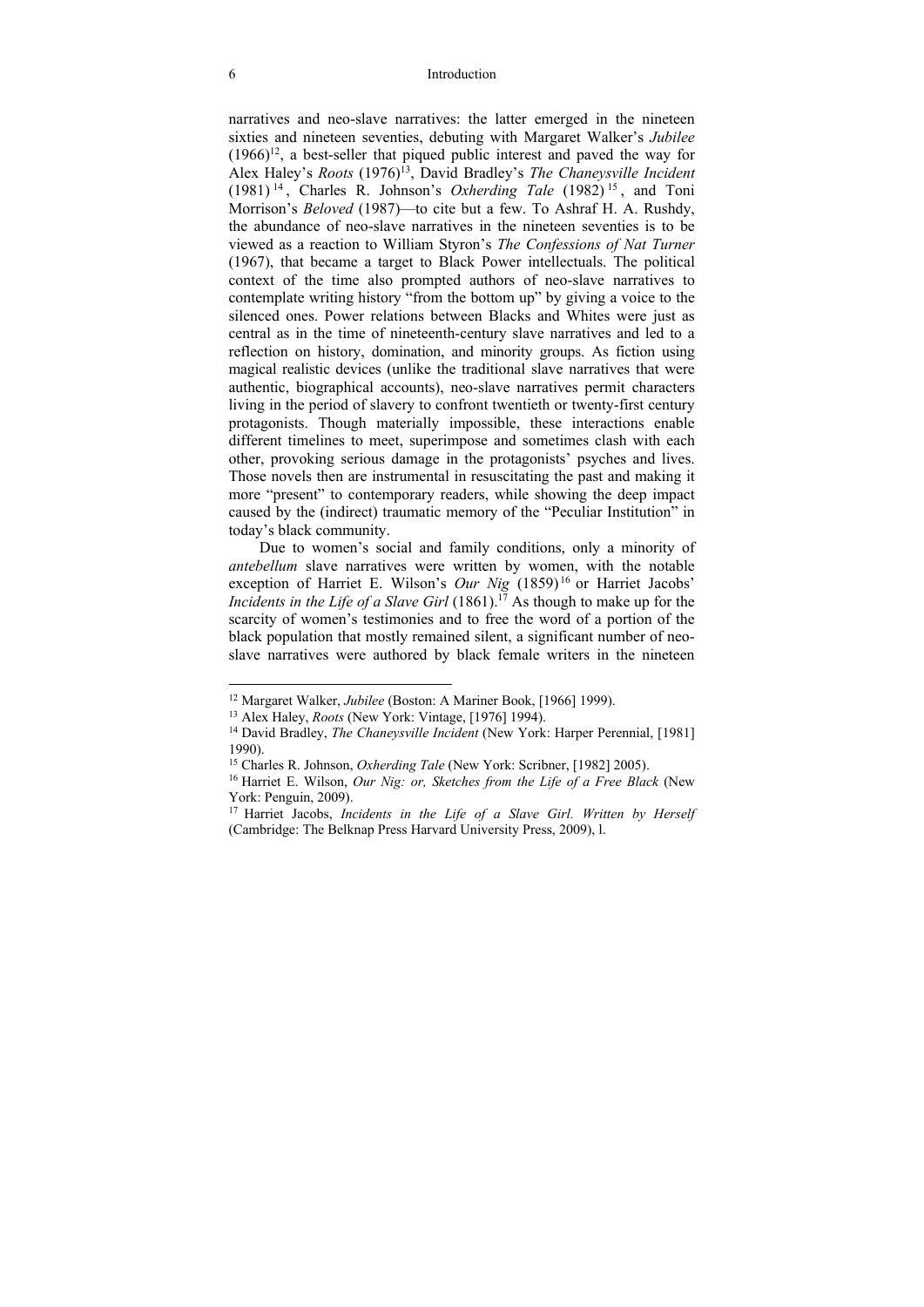seventies and nineteen eighties, in the wake of the women's movement, opening the way for a veritable Black women's literary Renaissance. This created a striking contrast with the former times when, with the notable exception of Zora Neale Hurston, the most acclaimed black novelists were all men: Richard Wright, Ralph Ellison, James Baldwin were then seen as the best representatives of black American letters. In the past few decades, black female writers have been playing an ever-growing role in African American literature, to the point of literally becoming central in the US black literary canon, having an active hand in shaping black American history. In their neo-slave narratives, black female authors chose to adopt the lens of gender identity to register the lives of their enslaved foremothers by dramatizing the struggles of fictitious women from both the nineteenth century and the contemporary period, highlighting aspects that had never truly been addressed and underscoring their inner life, intimate thoughts and relationships.

In the introduction to her essay *Worrying the Line. Black Women Writers, Lineage, and Literary Tradition*, Cheryl A. Wall shows how major black female authors have constructed family genealogies,<sup>18</sup> filling in the gap left by centuries of slavery: "On the cusp of a new century, black women's writing has been preoccupied with the recuperation and representation of the past four hundred years of black people's lives in the United States and throughout the African diaspora".<sup>19</sup> By adopting an innovative perspective, placing the black woman in the center of the plot, arming her with a voice that enables her to tell her own story, these female writers have empowered her to testify on the experience of millions of African American women. They have given pride of place to unexplored areas, specifically focusing on the story of the black enslaved female, both as a woman (a constant potential victim of white males' sexual abuse) and a mother (subjected to the permanent threat of being torn from their offspring). Black women authors have thus been conquering a space that had been left vacant, settling in a hitherto virgin land. By appropriating

<sup>&</sup>lt;sup>18</sup> The question of lineage and the difficulty for a slave to establish his/her bloodline, *i.e.* to situate him/herself within a family story, was aptly noted by Frederick Douglass in *My Bondage and my Freedom* (1855): "Genealogical trees do not flourish among slaves" (Frederick Douglass, *My Bondage and my Freedom*, https://pdfs.semanticscholar.org/4027/200fe0386d7270869c70f278035331a79f2e.pdf [Accessed July 1, 2019]).

<sup>19</sup> Cheryl A. Wall, *Worrying the Line. Black Women Writers, Lineage, and Literary Tradition* (Chapel Hill and London: University of North Carolina Press, 2005), 5.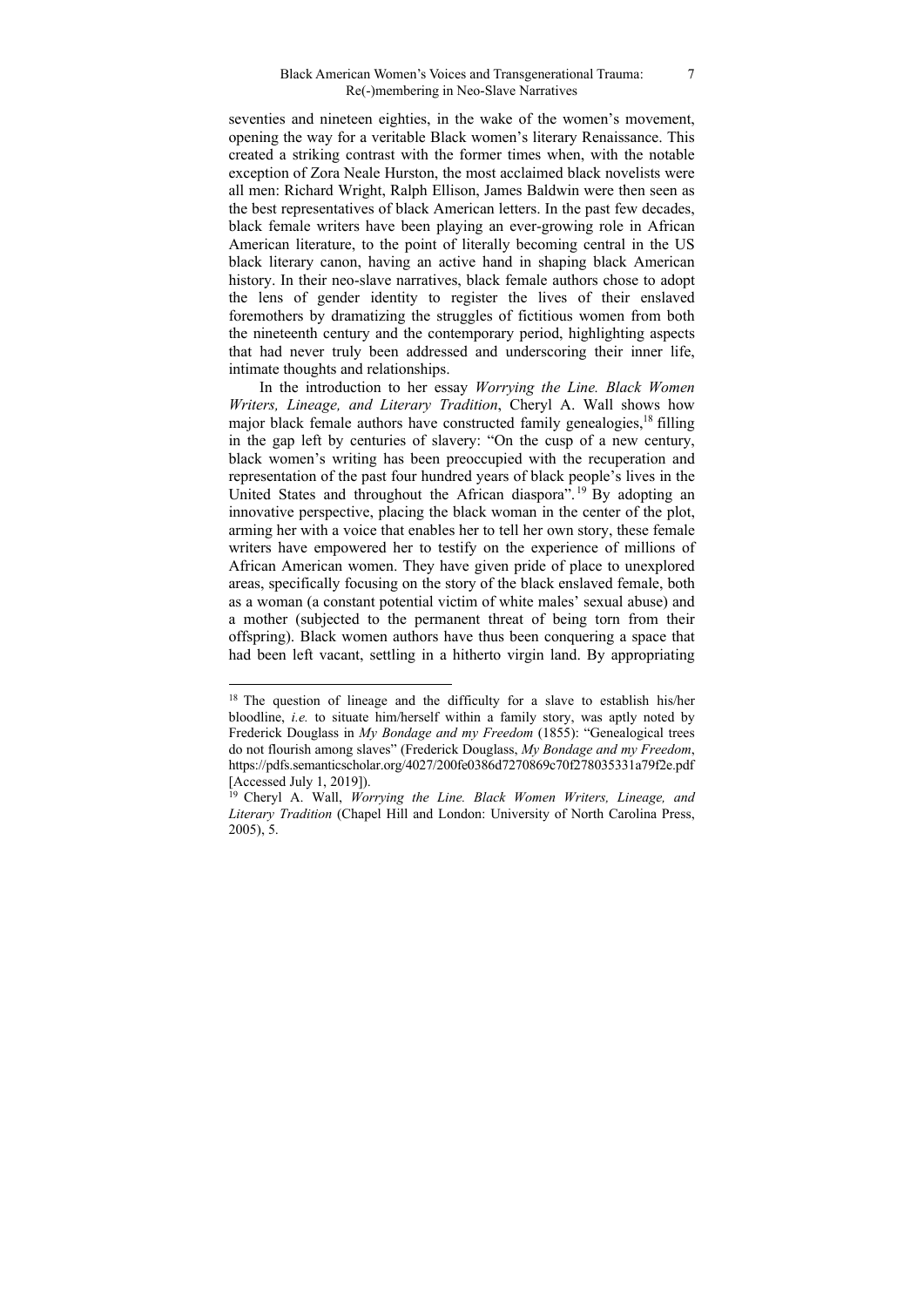this territory, impinging on an exclusively male preserve, they have been gaining significant power, as they are now able to write on their foremothers' lives from a unique, gendered vantage point which completes the literary mosaic of black testimonies on slavery.

Not only have they reconfigured the traditional slave narrative and considerably helped shape the neo-slave narrative genre; through this highly unshackling act, but they have also made it possible to reconsider a painfully foundational page of African American history by choosing an innovative angle, that has allowed fictitious but emblematic black women to pass on their stories, not only as victims, but as full bearers of their past. Indeed, women's neo-slave narratives have been revising the traditional portrayal of the black woman, that had too frequently been represented as the stereotypical black mammy or the oversexualized, Jezabel-like temptress. Through them, these silenced and submissive literary figures have been replaced by strong, inspired, and inspiring women able to become the agents of their own destinies. By turning quasi-invisible women into possible role models of endurance and even resilience, particularly through storytelling, these authors have written healing texts emancipating contemporary black women after the traumatic national past they all share—hence the label "liberatory narratives" chosen by Angelyn Mitchell to designate these neo-slave narratives.<sup>20</sup> For this reason, I intend to concentrate exclusively on female-authored neo-slave narratives, so as to explore a woman's revising outlook on women's traumatic experience.

The novels on which I choose to focus deserve credit for bringing an inventive spotlight not only on female black slaves, but also on the inextricable ties binding them to their daughters, granddaughters, and great-granddaughters. All of them open a symbolic space in which the reader can witness the painful back and forth movements between past and present generations of women: as trauma moves beyond temporal limits and coherence, it is inevitably conveyed by a transgenerational black female body that seems to transcend the passing of time. Indeed, these literary works show how enslavement has lastingly affected black women's psyche, by almost constantly using the metaphor of the black woman's body as the ultimate site of suffering. Inscribed in the deepest recesses of a quasi-mythical, eternal black female body, trauma builds an extremely solid bridge bonding together the fettered women of the time of

<sup>20</sup> See Angelyn Mitchell, *The Freedom to Remember: Narrative, Slavery and Gender in Contemporary Black Women's Fiction* (New Brunswick: Rutgers University Press, 2002).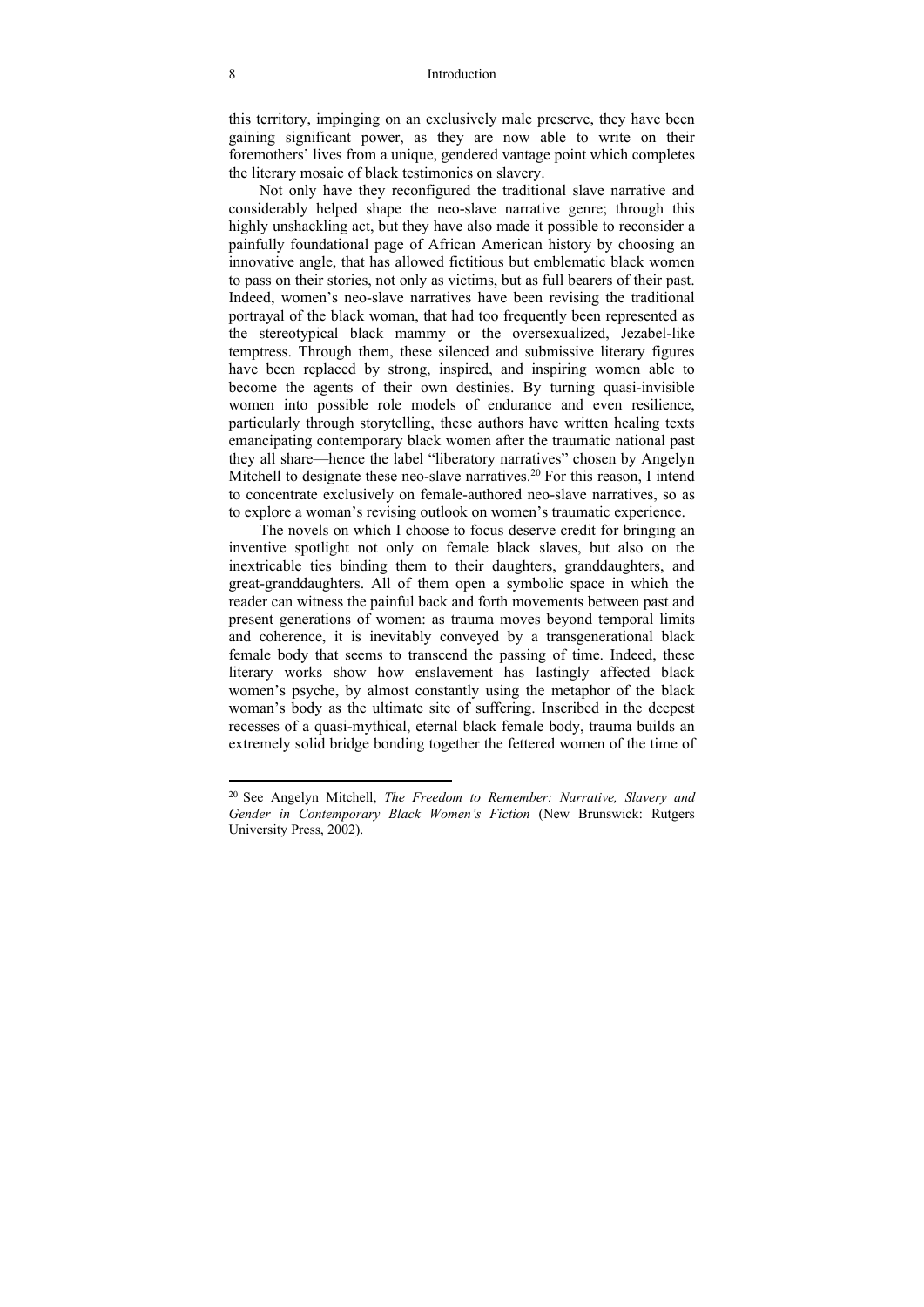slavery and the seemingly free ones of contemporary times. The symbolic function of the black female body in these neo-slave narratives then makes it possible to reassign a new meaning to it, honoring it by giving it back to the millions of African American women that have for centuries been deprived of autonomy by the "Peculiar Institution". The black female body is made their own possession again, after Morrison, Perry, Butler and others took it back from the prison-like territory controlled by an all-white and male oligarchy that had stolen it from them. These female-authored neo-slave narratives can be read as acts of restitution of the raped, injured, tortured black female body, that in an act of poetic justice is reappropriated by women through the subversive and righting power of writing.

My first chapter will analyze Octavia Butler's *Kindred*, a time travel narrative that Robert Crossley saw as Butler's "own underground railroad between past and present", $^{21}$  and will more particularly focus on the way traumatic memory impacts the black female body, as the novel concentrates on the links between re(-)membering and dismembering. Blending fiction and history, the novel features Dana, a young black woman who is living in the late twentieth century and has mysteriously lost her arm. By being suddenly sent back into the time of slavery, first alone, then with Kevin, her white husband, Dana makes acquaintance with her ancestors—Rufus, her white forefather and slaveholder whom she must constantly rescue, and Alice, a slave who proves to be her black foremother. This painstaking confrontation between the heroine and her traumatic family past enables Butler to revise black American history; it also allegorically depicts the trauma of slavery that affects contemporary African Americans.

The inscription of family trauma in modern-day America is found in Perry's *Stigmata* and *A Sunday in June*, that are analyzed together in my next chapter. Both represent the black female body as the mediating intermediary site, the junction between past and present, and take the reader back and forth between enslavement and freedom, suffering and healing. The plot of *Stigmata*, which stages a black body literally tortured by the stings of the past, is a striking allegory of the intergenerational persistence of trauma in the black community. By describing the bloody scars of Lizzie, Perry suggests how traumatic memory ravages mind and skin throughout ages. *A Sunday in June*, the prequel to *Stigmata*, probes into the complex and ever-evolving relationships of three sisters as they

<sup>21</sup> Robert Crossley, "Critical Essay", in *Kindred*, Octavia Butler (Boston: Beacon Press, 2003): 265-284.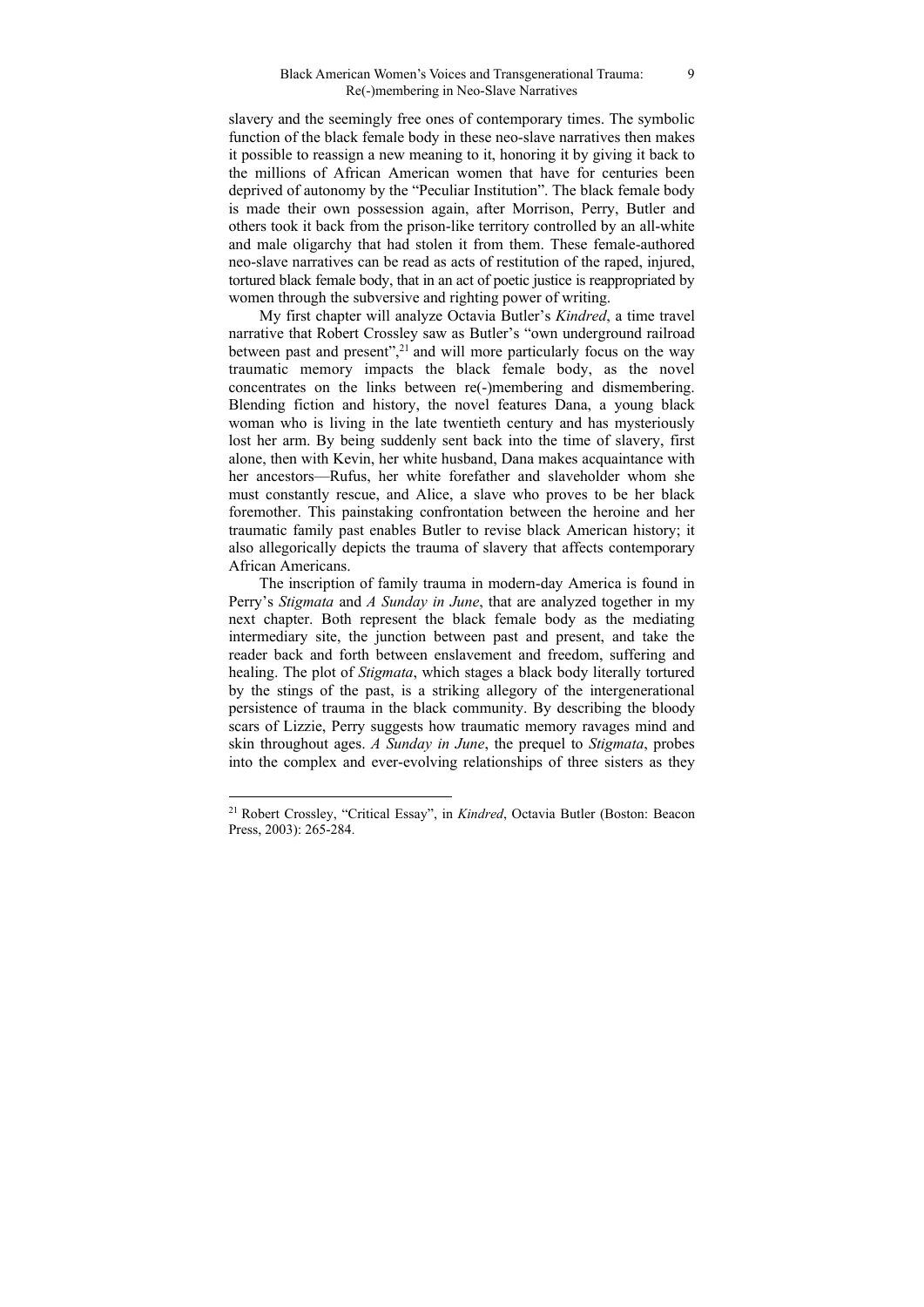move from childhood to middle-age, as a painful family history weighs on their mental balances and lives. It closely examines the effects of trauma on the female psyche, showing how the characters become the prisoners of a destructive memory both on a personal level (it is a story of rape and treason) and on a historical level (Grace, for instance, is invaded by the visions and voices of her slave ancestor).

*Corregidora* lays stress on the damage caused by sexual slavery practiced in the nineteenth century in a Brazilian plantation. The novel shows how the female psyche, over several generations, bears the imprint of the trauma endured by the foremothers and how this trauma reverberates in the lives and bodies of women of future generations. The devastating familial memory both predestines them to unhealthy relationships with men and robs them of their bodies, as it conditions their childbearing. Taught from their childhood that the transmission of the family history must be made through the engendering of a baby girl, the female descendants continue to be infected with the family curse, though they never personally lived on the sexual abuser's plantation. The intergenerational poison will not be assuaged until Ursa, the narrator, falls sterile after being pushed down the stairs by her husband, and is led to reinvent strategies of memory perpetuation, forsaking those of her family and turning instead to creativity and black popular musical resources.

I will analyze *Avenue of Palms* and *Family* within a single chapter, as they both seek to show how the trauma of slavery continues to hunt its victims even after death. The body has dissolved, and yet, trauma has made it impossible for the dead female narrators to find peace in the Great Beyond. Both must return on earth in order to be liberated and, in *Avenue of Palms*, in order to testify. In *Family*, throughout most of the storyline, the narrator's body is absent, since she rapidly takes her own life and speaks from the ether; meanwhile, in *Avenue of Palms*, the narrator is given a voice and a corporeal form that can be seen by other spirits and by her descendant Kaira. This symbolically suggests that the true nature of slavery is perceptible only by a minority, as though the whole American population was not yet ready to hear the black slave's voice and to learn about the national legacy. Kaira's biographical account of her foremother, however, is a glimpse of hope as it might help spread the latter's story and raise the public's historical consciousness, rectifying the omissions and errors of the official history of slavery.

These novels exemplify how traumatic memory is inscribed in the black female body and how working through it takes the form of a narrativization of memory by diverse means. These narratives particularly insist on the way trauma still lingers on the minds and lives of the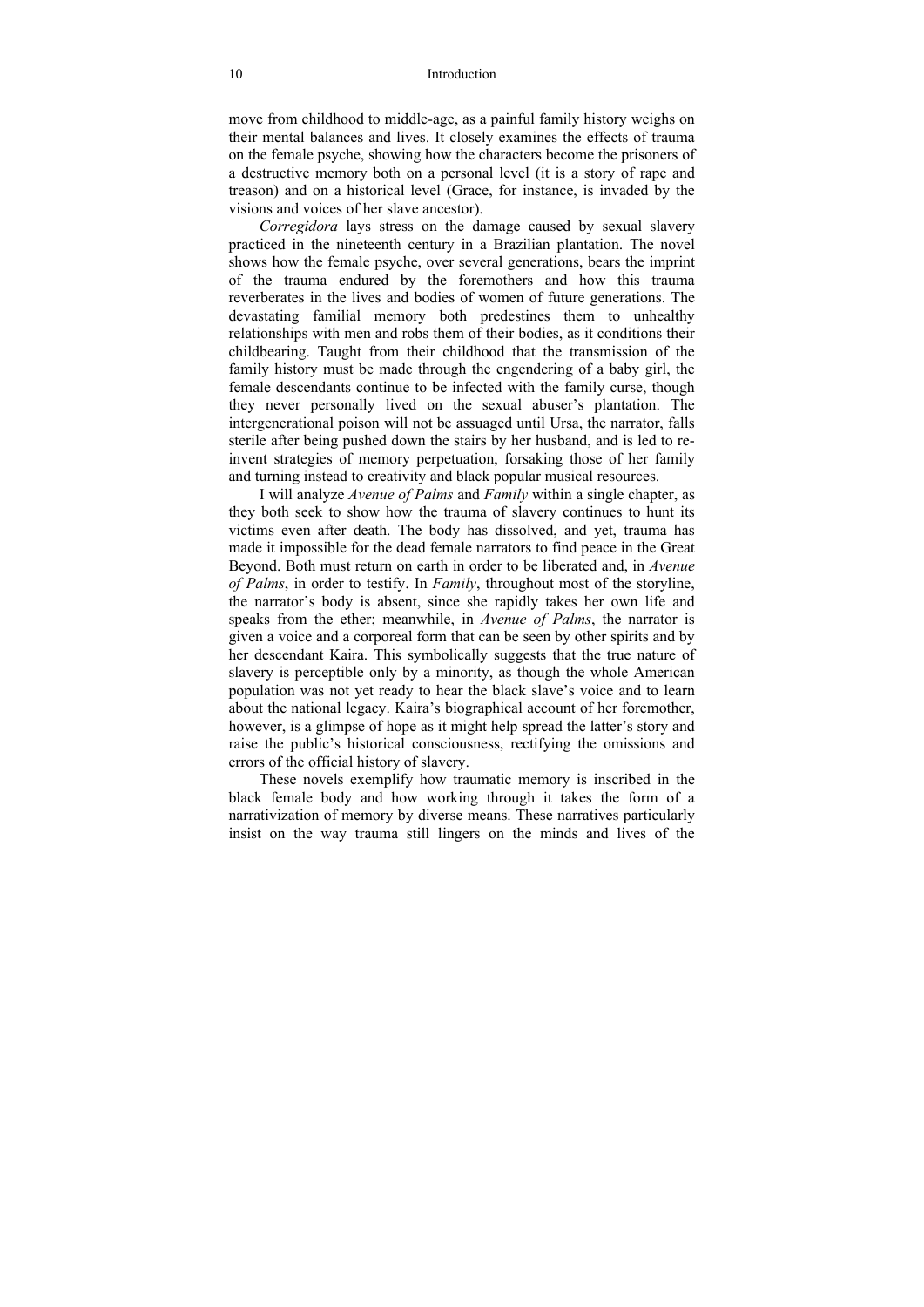characters who are the descendants of slaves, exactly as Marianne Hirsch has shown with her "Postmemory" concept, coined in the nineteen nineties. In *The Generation of Postmemory,* Hirsch argues that traumatic memory extends to the generations living after those who endured the catastrophic events. According to this thesis, the next generations can "remember" the traumatic events that their ancestors went through, because of stories they have heard, images they have seen, etc, and are in turn harshly affected by them as well—hence the concept of *post generational trauma*. These memories are not direct recollection, but haunting postmemories which are handed down from generation to generation through images, narratives, behaviors, etc. Postmemory "is to be shaped, however indirectly, by traumatic fragments of events that still defy narrative reconstruction and exceed comprehension."<sup>22</sup> Therefore, Postmemory involves temporal distance, since according to this theory, trauma "contaminates" individuals that themselves did not go through the catastrophic event, since they are the descendants of trauma victims. The device employed by most of the authors studied in this essay (except Gayl Jones, who relies on the power of storytelling) to represent Postmemory in their fiction is magical realism. Save for *Family*, which shows how the offspring of the dead narrator, generation after generation, are resilient and strong enough to build a satisfactory life, all the stories that will be analyzed are fictions exemplifying Marianne Hirsch's theory, demonstrating how trauma reverberates in the lives of future generations. Hirsch explains that:

"Postmemory" describes the relationship that the "generation after" bears to the personal, collective, and cultural trauma of those who came before—to experiences they "remember" only by means of the stories, images, and behaviors among which they grew up. But these experiences were transmitted to them so deeply and affectively as to seem to constitute memories in their own right. Postmemory´s connection to the past is thus actually mediated not by recall but by imaginative investment, projection, and creation.<sup>23</sup>

<sup>22</sup> Marianne Hirsch, https://www.postmemory.net/2012/01/04/hello-world/ (Accessed July 1, 2019).

<sup>23</sup> Marianne Hirsch, "Création et postmémoire. Creation and postmemory", *Art absolument. L'art d'hier et d'aujourd'hui. Numéro spécial,* avril 2013*.*  http://www.ciremm.org/wp-content/uploads/2015/06/ArtAbsPostmemoire-72dpicopie.pdf (Accessed July 1, 2019).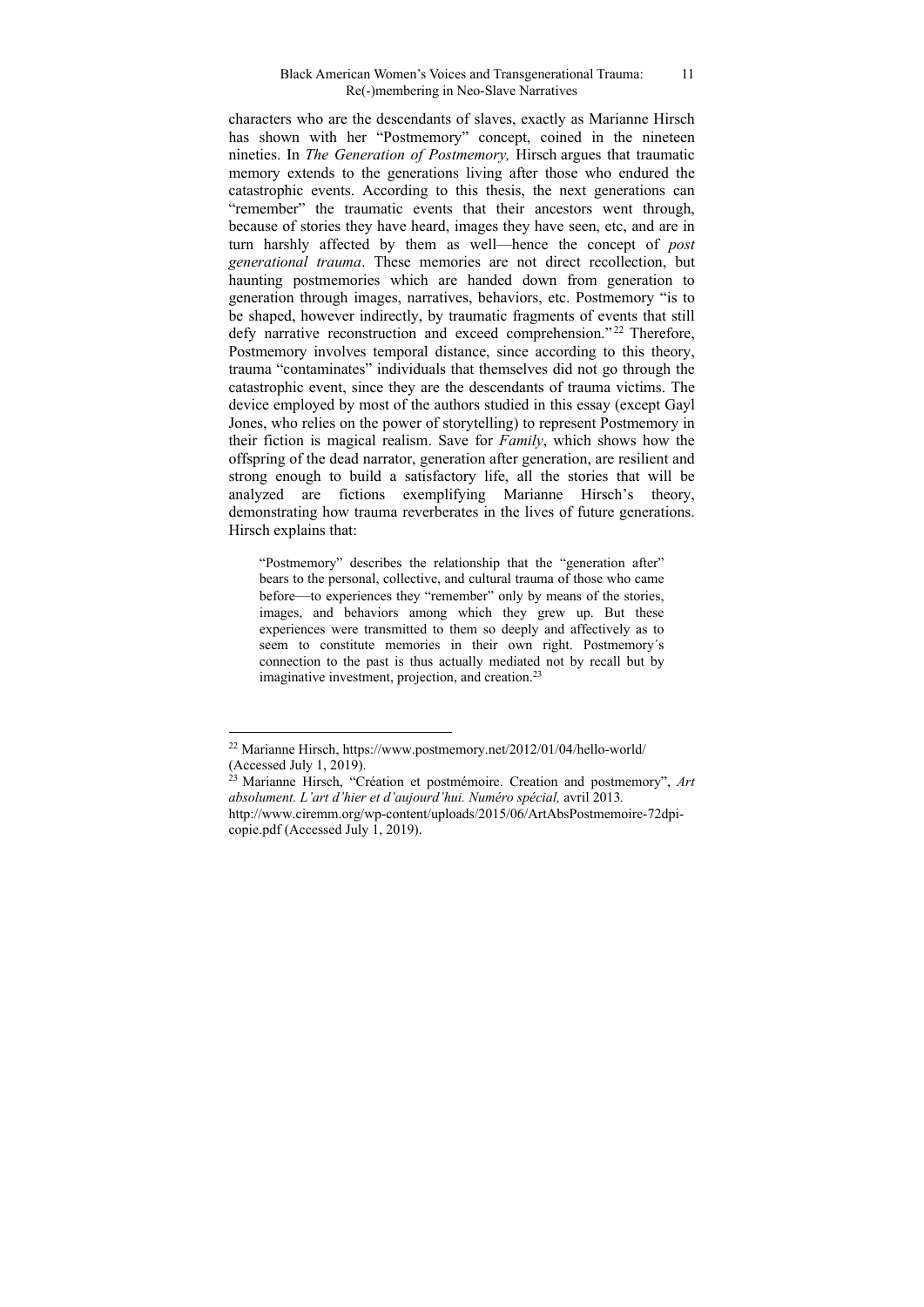#### 12 Introduction

This mediation is clearly shown in Butler's *Kindred*: Dana's connection to the past is indeed made her own through her investment, as she recreates her own world in the past. Through her time travels, she creates memories of her own and reinvests a past that she has not directly, personally experienced. In *Corregidora* as well, Ursa does her best to put together the bits and pieces of narratives she has heard from her greatgrandmother, grandmother, and her mother, so as to create her own version of the family story. In Perry's and Jones' novels, the process of remembering is associated with the manifestation of physical wounds, and in Butler's narrative, it even leads to the literal, physical dismemberment of the character Dana. Yet, in all the neo-slave narratives that will be studied in this essay,  $24$  the characters tend to reconstruct their own selves, as well as a coherent personal and family story, which in turn helps the reader shape a more complete version of history itself.

Because the narratives echo their powerful voices, Dana, Lizzie, Ursa, and all the other female protagonists created by Butler, Jones, Perry, Cooper and Lark *re-member* by remembering. As these resilient characters are *writing* trauma and *writing through* trauma, the novels represent the bits and pieces of the painful national Postmemory narrative of black American slavery, recollecting the transgenerational trauma the "Peculiar Institution" gave rise to, and testifying to black American women's acts of *remembering* and *re-membering*.

<sup>24</sup> References to these novels will be given in-text, as follows. The acronym "*K*" will be used for Octavia Butler's *Kindred* (Boston: Beacon Press, 2003); "*C*" for Gayl Jones's *Corregidora* Boston: Beacon Press, 1987; "*S*" for Phyllis Alesia Perry's *Stigmata* (New York: Anchor, 1999); "*SJ*" for Phyllis Alesia Perry's *A Sunday in June* (New York: Hyperion, 2004); "*F*" for Joan California Cooper's *Family* (New York: Anchor, 1991); and "*AP*" for Athena Lark's *Avenue of Palms*  (Bloomington: Xlibris, 2013).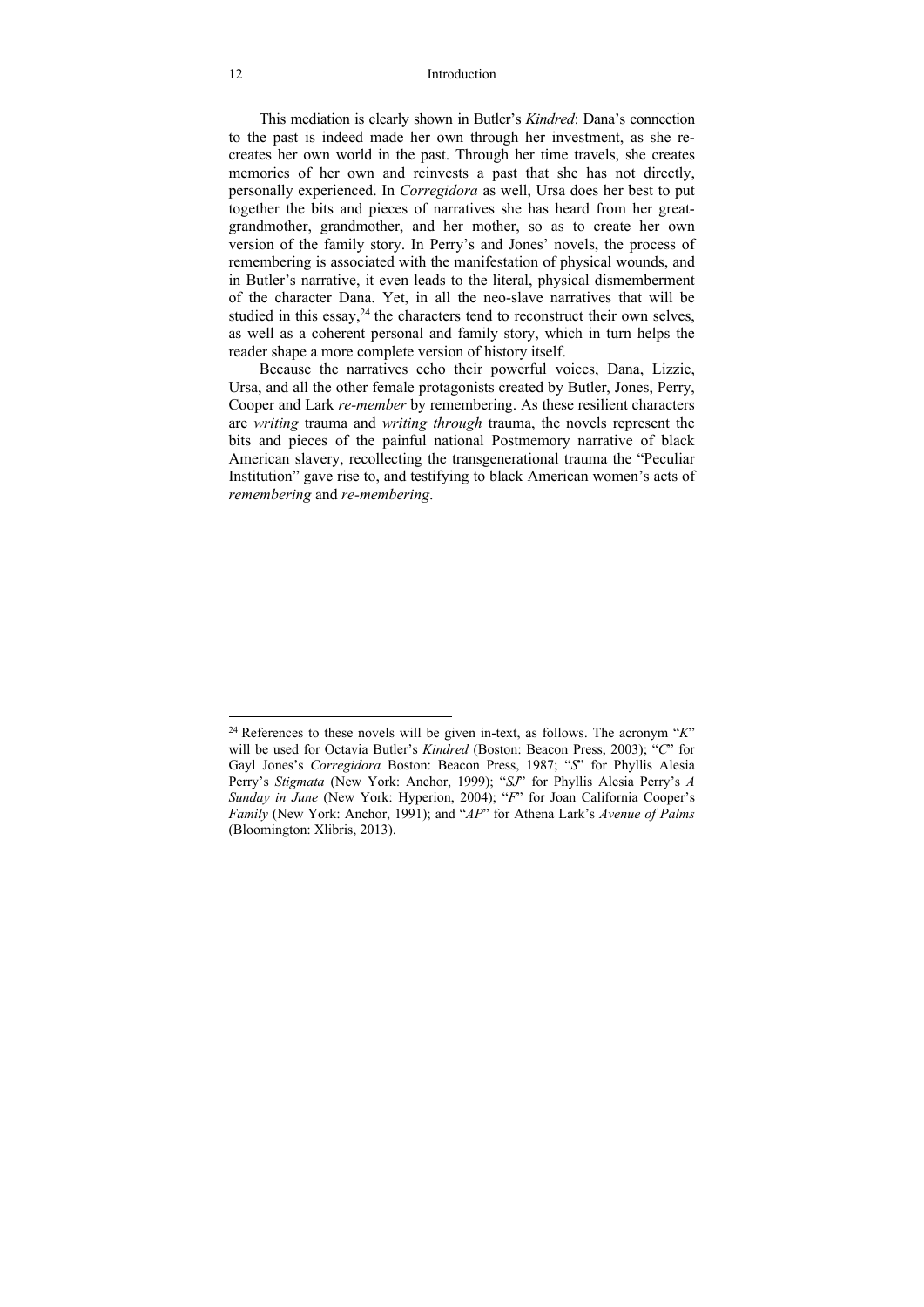## CHAPTER ONE

## DISMEMBERING TO RE(-)MEMBER IN O. BUTLER'S *KINDRED*

Octavia Butler published her most popular novel *Kindred* in 1979, in a pivotal era caught in-between the Civil Rights movement of the nineteen-sixties, with its judicial victories for the black people, and the day-to-day difficult implementation of progressive measures such as busing or university integration. While the New Right exploited the fears of much of the white population against the black community in a period of successive economic recessions that slowed African American progress, black Nationalist organizations were voicing their strong essentialist and masculine ideologies, fueling racial division. The inexorably tense political and social climate in the US necessarily oriented Butler's literary choices when she wrote *Kindred*, as she herself noted:

[With *Kindred*] I chose the time I was living in. I thought it was interesting to start at the bicentennial and the country's 200 years old and the country's still dealing with racial problems, and here's my character having to deal with slavery all of a sudden. If I had written the book now, it probably wouldn't be very different. What I was trying to do is make the time real, I wanted to take them back into it. The idea was always to make that time emotionally real to people.<sup>25</sup>

 In this novel, Butler recounts how Dana, a young black woman living in the nineteen seventies in California, is abruptly teleported into nineteenth-century Maryland. She gets acquainted with her white slaveowner forefather Rufus, who regularly (and unconsciously) asks her for help and triggers her time travels, and her black slave foremother Alice, who is sexploited by Rufus and finally commits suicide. Dana, after

<sup>25</sup> Octavia Butler, Joshunda Sanders. "An Interview with Octavia Butler, 2004" (June 22, 2018). https://medium.com/@joshunda/an-interview-with-octavia-butler-2004-8933300df98a (Accessed July 1, 2019).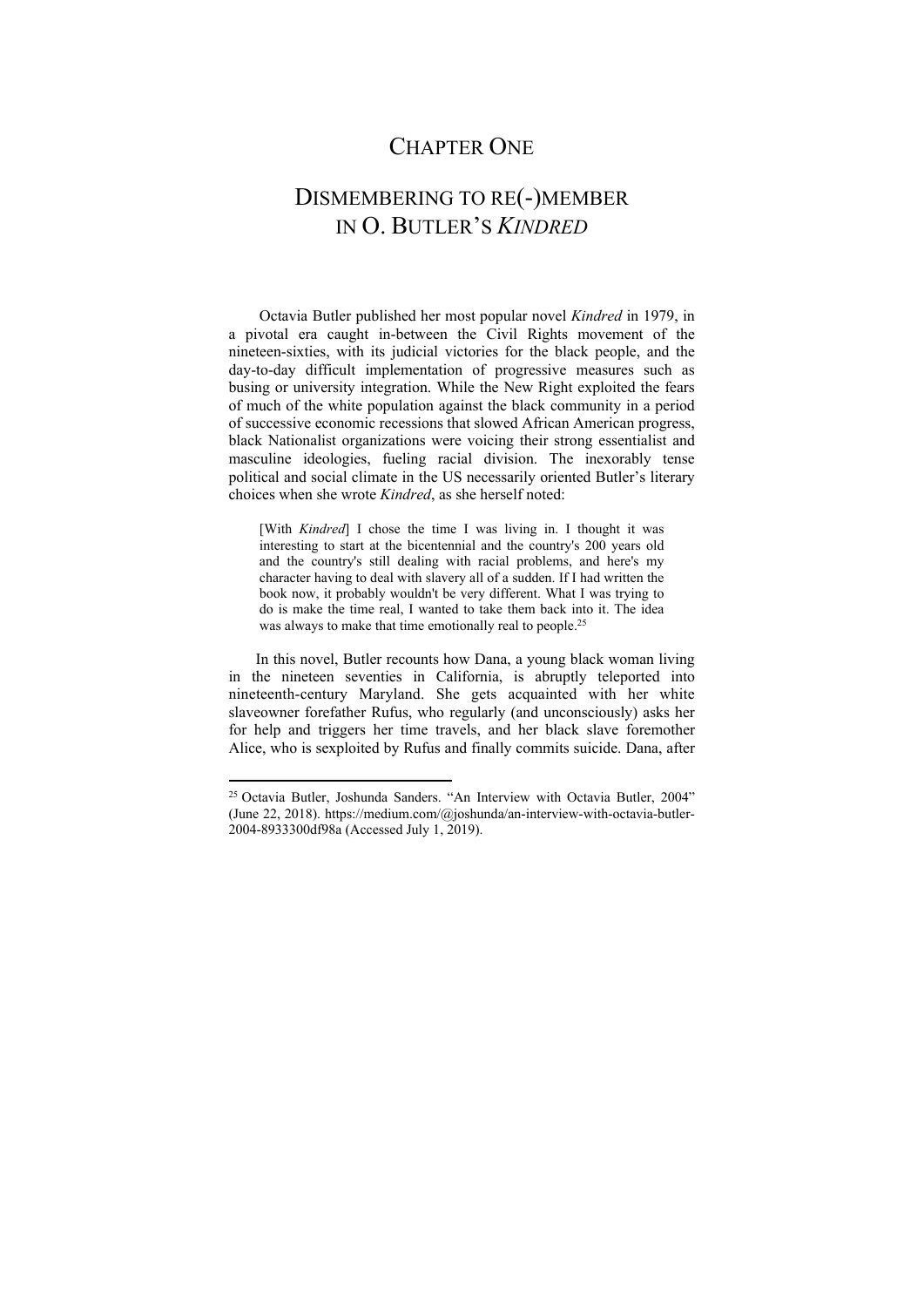several trips to the time of slavery and back to her contemporary period, permanently returns to twentieth century California after she stabbed Rufus to death because he attempted to rape her. Yet, she is not "whole" after her last travel, as she lost her arm in the corridors of time. The story is a deep and fascinating reflection on the scars left by slavery on twentieth century generations of both black and white people (indeed, Dana's husband, Kevin, accompanies her in one of her time travels and stays several years in the past). As such, it is a perfect illustration of Marianne Hirsch's Postmemory concept. By tackling the issue of body integrity, Butler illustrated the emergence of trauma in a graphic and memorable way that was to strongly influence her literary heirs.

Deemed to be the first science fiction ever written by a black woman, the blending of the fantastic and the historical makes *Kindred* a particularly innovative work, that brilliantly foreshadows the neo-slave narratives of the nineteen eighties, such as Toni Morrison's *Beloved* or Charles Johnson's *Oxherding Tale*. Butler's best-seller and classic can hardly be labeled and proves to be a combination of several genres: science-fiction, dystopia, *Bildungsroman*, historical fiction, and neo-slave narrative.

### **1. Questions of genres**

### **Time travel and slice of plantation life: aesthetical options for ethical reflections**

The problematic labelling of the novel might be seen as metaphorically announced right from the beginning, when Dana is described sorting books after she moved in her new marital dwelling. She tries hard to "keep them in some kind of order"  $(K, 10)$ , placing novels on the bookshelves reserved to "[f]iction only" (*K*, 10), before "put[ting] a stack of non fiction down in front of  $[Kevin]$ "  $(K, 10)$ . At that moment, she is unconsciously about to confront both herself and Kevin, her white husband, with history, with the reality of what *his* ancestors did to *her* own ancestors, as though setting the stage for the time travels they are both going to live. Indeed, a few minutes afterwards, Dana is mysteriously forced out of her present world of books and writing into non-fiction, the reality of nineteenthcentury Maryland.

The use of the time travel technique in Butler's novel obviously sets the book apart from other neo-slave narratives: for the first time, slavery is explored through what may be labeled a fantasy travelogue and becomes a lively experience for the reader, offering a slice of plantation life, a highly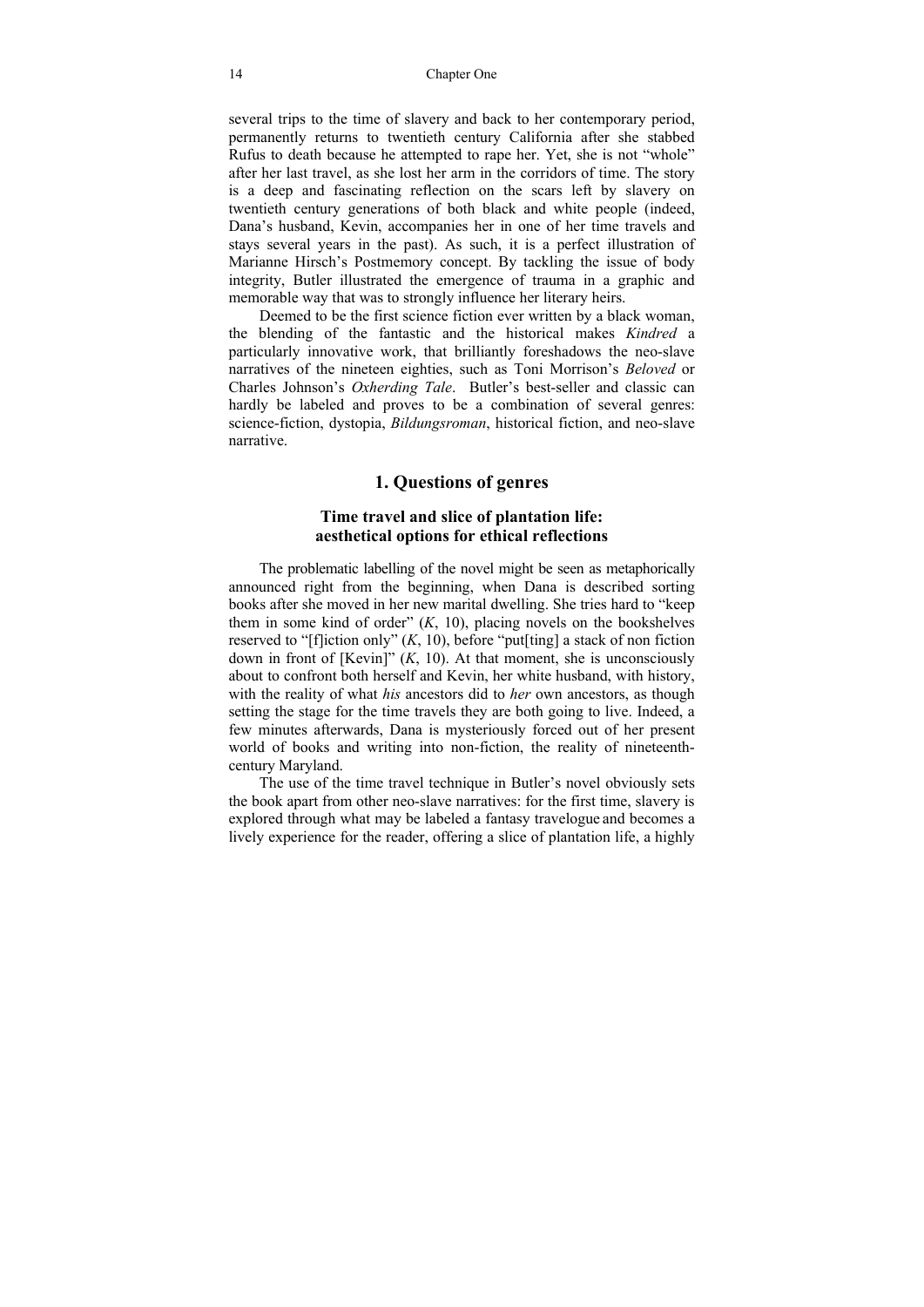realistic description that exhibits the multitudinous dangers encountered by a black female slave in the nineteenth century. The constant jumps backward and forward in time not only create an effective and powerful rhythm in the narrative: these temporal leaps, along with a very strong realism in the descriptions of slavery life, also endow the story with exceptional documentary qualities. Strongly aware that her novel efficiently suggested how it "felt" to be a slave in nineteenth-century America, Butler confessed that she "wanted to write something that would enable people... anybody, to feel this particular bit of history".<sup>26</sup> Imagining a twentieth-century woman on a time travel enabled her to propose an original vantage point about slaveholders' practices, both depicting a firsthand experience of slavery and providing her heroine with a significant hindsight that permitted her to give historical commentary.

Butler's time travel device is never rationally accounted for, but by setting the plot both in the nineteen seventies and the nineteenth century, she makes it possible for an emancipated, feminist and proud black woman to face up to the predicament of a southern female slave. Presenting *Kindred* first and foremost as a story of survival, Butler explained: "I wanted to take a character, when I did *Kindred*, back in time to some of the things that our ancestors had to go through, and see if that character survived so very well with the knowledge of the present in her head".<sup>27</sup> She resorted to this technique only to facilitate her main objective and permit memory reconnection, as she recognized that "[t]ime travel is just a device for getting the character back to confront where she came from".<sup>28</sup> This comes as no surprise from an author who considers that she "[doesn't] write about heroes, [but about] people who survive and sometimes prevail".29 Indeed, when Dana, a twenty-six-year-old African American woman living in California in 1976, is transported to antebellum Maryland in 1815 each time her white ancestor Rufus is in danger, her sojourns in the past are meant to ensure that he will survive long enough to engender Hagar, the founder of her family line on her mother's side, so that one day she can be born. By depicting the female narrator's travels into the

<sup>26</sup> Francis Consuela (ed.), *Conversations with Octavia Butler* (Jackson: University Press Mississippi, 2010), 219.

<sup>27</sup> Charles A. Rowell and Octavia Butler, "An Interview with Octavia E. Butler", *Callaloo*, vol. 20, n°1 (Winter, 1997): 51.<br><sup>28</sup> Randall Kenan, "An Interview with Octavia E. Butler", *Callaloo*, vol. 14, No. 2,

<sup>(</sup>Spring, 1991): 496.

<sup>29</sup> Octavia Butler, Veronica Mixon, "Futurist Woman: Octavia Butler", *Essence* (April 1979): 12.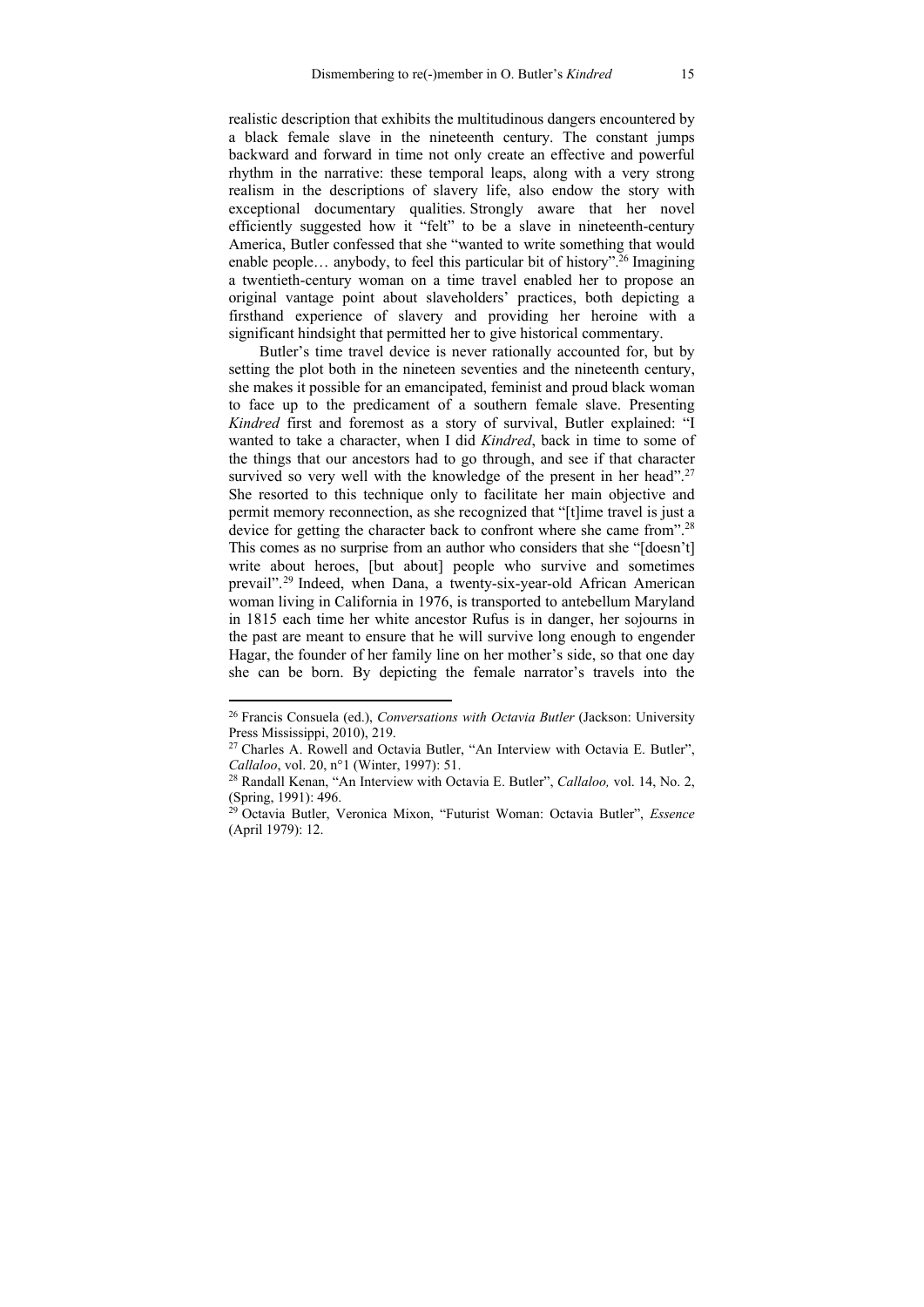nineteenth century, Butler records both the misadventures that jeopardize Rufus's life, especially as a child, *and* the constant dangers looming large on Dana—not only as to her potential birth in the following century, but also in her terrifying confrontations with slavery as a black woman sent into the nineteenth century.

So doing, Butler metaphorically insists on the interconnection of white and black people in America, suggesting that black people's fight for survival has largely depended on white people's own survival, and vice-versa. The title itself announces the theme of clanship, ancestry and family ties, forcefully implying that the United States is a nation bound by blood. In *Family*, published in 1991, Joan California Cooper will expound the same historical and sociological conception of her country. The experience told in *Kindred* interrogates the interwoven and interweaving destinies of the whites and the blacks in North America, and the impossibility of dealing with the respective identity of each group in a separate way. Interestingly enough, Dana being brought back into the past shortly after marrying a white man may be an opportunity to reflect on the necessity of both reconciliation and an awareness of the past. The novel was written in the nineteen seventies, in a period when dating—or worse, marrying a white man when you were a black woman—was seen as no less than race betrayal. Dana fears her aunt and uncle "won't love [Kevin]" (*K*, 110) and explains that her uncle "wants [her] to marry someone like [him]—someone who looks like him. A black man" (*K*, 111). In the same way, more than one century earlier, Rufus vehemently exclaimed: "Niggers can't marry white people!" (*K*, 60).

The resistance of *Kindred* as a literary work to be clearly labelled, as well as the dizzying narrative travels in time, might be seen as equaling the trauma victim's perpetual state of confusion and his/her inability to classify and articulate his/her painful experience. The nonlinear quality of the narrative metaphorically renders the feeling of vertigo that often seizes the reader as well. As Robert Crossley makes it clear, the time travel device is a means of "evok[ing] the terrifying and nauseating voyage that looms behind every American slave narrative: the Middle Passage".<sup>30</sup> Indeed, Dana explains how painful she feels when she is about to travel into time, insisting on the feelings of dizziness and (sea)sickness: "Going home does take a while, you know. I have to get through the dizziness, the nausea…" (*K*, 49). The expression "going home" might be understood as going back to Mother Africa, or at least, going back into the past, which is

<sup>30</sup> Crossley, "Critical Essay", 268.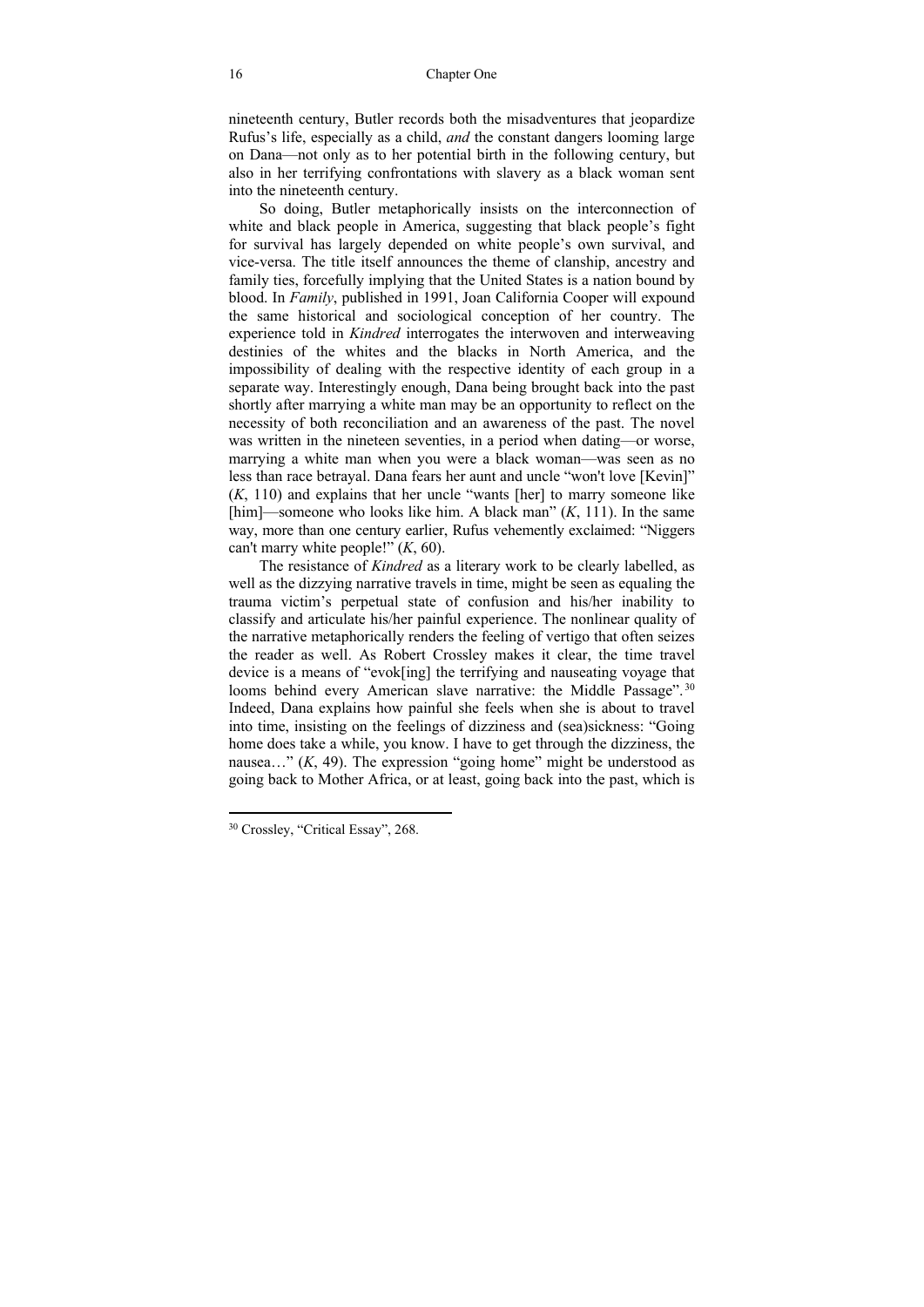thus presented as an excruciating process. Simultaneously, as nausea also is a symptom of pregnancy and child-delivering, Dana might be pregnant with ancestral memory (note that her first time travel takes place shortly after her marriage), and be about to give birth to this memory in a painful process.

The science-fictional use of time travel also enables Butler to re-visit the dystopian genre. Indeed, it does not fling the characters forward in time, but plunges back into history, and completely upsets the logic of family genealogy reuniting generations that should normally live one century and a half apart from each other. Through this device, she can use strategies of speculation, extrapolation and even transformation of the past. For instance, by having Dana kill Rufus, an event that could not have taken place in a coherent world is made possible thanks to science-fiction. The invention of an alternative world nested in between two temporal realms might be perceived as a strategy to cope with traumatic memory: after this supernatural experience, Dana is able to re-write her ancestral story and could have re-written history on a larger scale, if her forefather had had a national destiny.

*Kindred* investigates the notions of identity, power relations, freedom and indoctrination, issues that are typically dealt with in dystopias. More specifically, as a *female* dystopia, the novel puts emphasis on the dreadful situation of women slaves, who are sexually exploited, dominated by white males, and forced to have sexual relations to engender children, as for instance in Margaret Atwood's *The Handmaid's Tale.* A subjective narration told in the first-person point of view aiming to provoke the adherence and identification of the reader, a dystopia is meant to present an evil situation and implicitly provide social criticism, and as such, may also be compared with a slave (or neo-slave) narrative. By combining historical realism with science-fiction, Butler represents a dystopian world which is grounded in a re-presented, re-visited and re-written past. *Kindred* is thus also to be read as a neo-slave narrative (though the expression had not yet been coined when the novel was published), a modern revision and subversion of conventional slave narratives.

#### **Revising conventional slave narratives**

Written by fugitive slaves, nineteenth-century slave narratives were meant to contradict the myths promulgated by proslavery Southern plantation owners, providing a white audience with a reliable window into the reality of slavery, synonymous with dispossession and dehumanization. After a generally long period of slavery had literally erased their very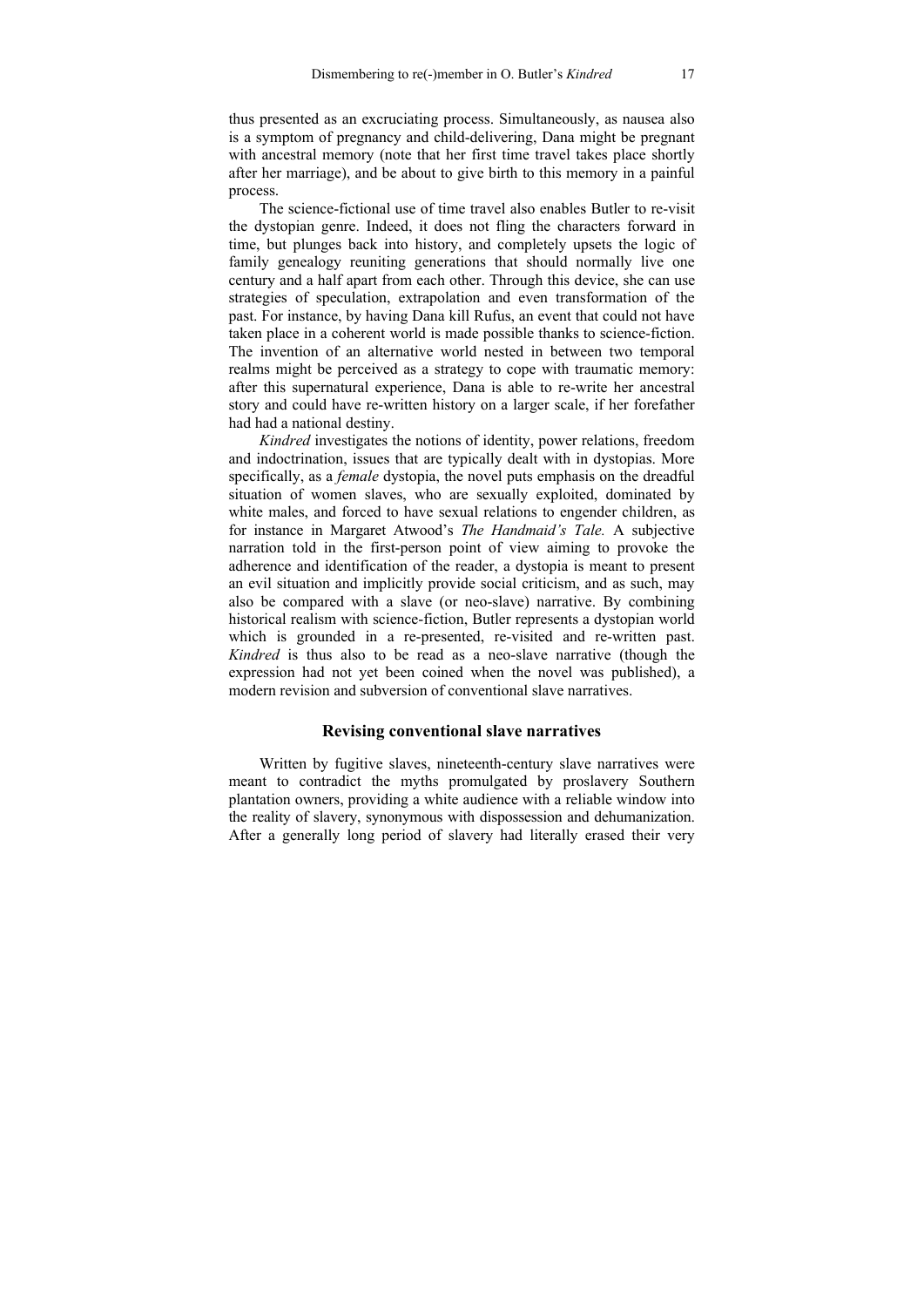selves, the authors of these confessional testimonies were writing themselves into existence and gaining authority over their own lives. As William Andrews explains,

The ante-bellum slave narrative was the product of fugitive bondmen who rejected the authority of their masters and their socialization as slaves and broke away, often violently, from slavery (…) Through an emphasis on slavery as deprivation—buttressed by extensive evidence of a lack of adequate food, clothing, and shelter; the denial of basic familial rights; the enforced ignorance of most religions or moral precepts; and so on—the ante-bellum narrative pictures the South's "peculiar institution" as a wholesale assault on everything precious to humankind. Under slavery, civilization reverts to a Hobbesian state of nature; if left to its own devices slavery will pervert master and mistress into monsters of cupidity and power-madness and reduce their servant to a nearly helpless object of exploitation and cruelty.<sup>31</sup>

In *Kindred*, Butler dispels the mawkishly romantic representation of the Old South that can be found in white master narratives such as *Gone with the Wind* (1936). Indeed, Dana tries to read this American classic, but feels repelled by "its version of happy darkies in tender loving bondage" (*K*, 116). The episode can be interpreted as an echo to the reactions of a number of African American intellectuals, who were shocked by Mitchell's book; some authors even took up the pen in an attempt to redress the racial prejudice they felt in Scarlett O'Hara's story. Alice Randall, for instance, wrote a parody in *The Wind Done Gone* (2001) 32, as she condemned the disastrous lack of realism of *Gone With the* Wind, its romanticization of slavery and moonlight-and-magnolia mythology of the antebellum South:

Where are the mulattos on Tara? Where is Scarlett's half-sister? Almost immediately I knew I had to tell *her* story, tell the story that hadn't been told. Tell it because the silence injured me. (...) Unfortunately, *GWTW* is an inaccurate portrait of Southern history. It's a South without miscegenation, without whippings, without families sold apart, without free black blacks striving for their education a South

<sup>&</sup>lt;sup>31</sup> William L. Andrews, "The Representation of Slavery and Afro-American Literary Realism", in *African American Autobiography: A Collection of Critical Essays,* ed. William L. Andrews (Englewood Cliffs, N.J: Prentice Hall, 1993), 78. 32 Alice Randall, *The Wind Done Gone* (Boston: Houghton Mifflin Harcourt, 2001).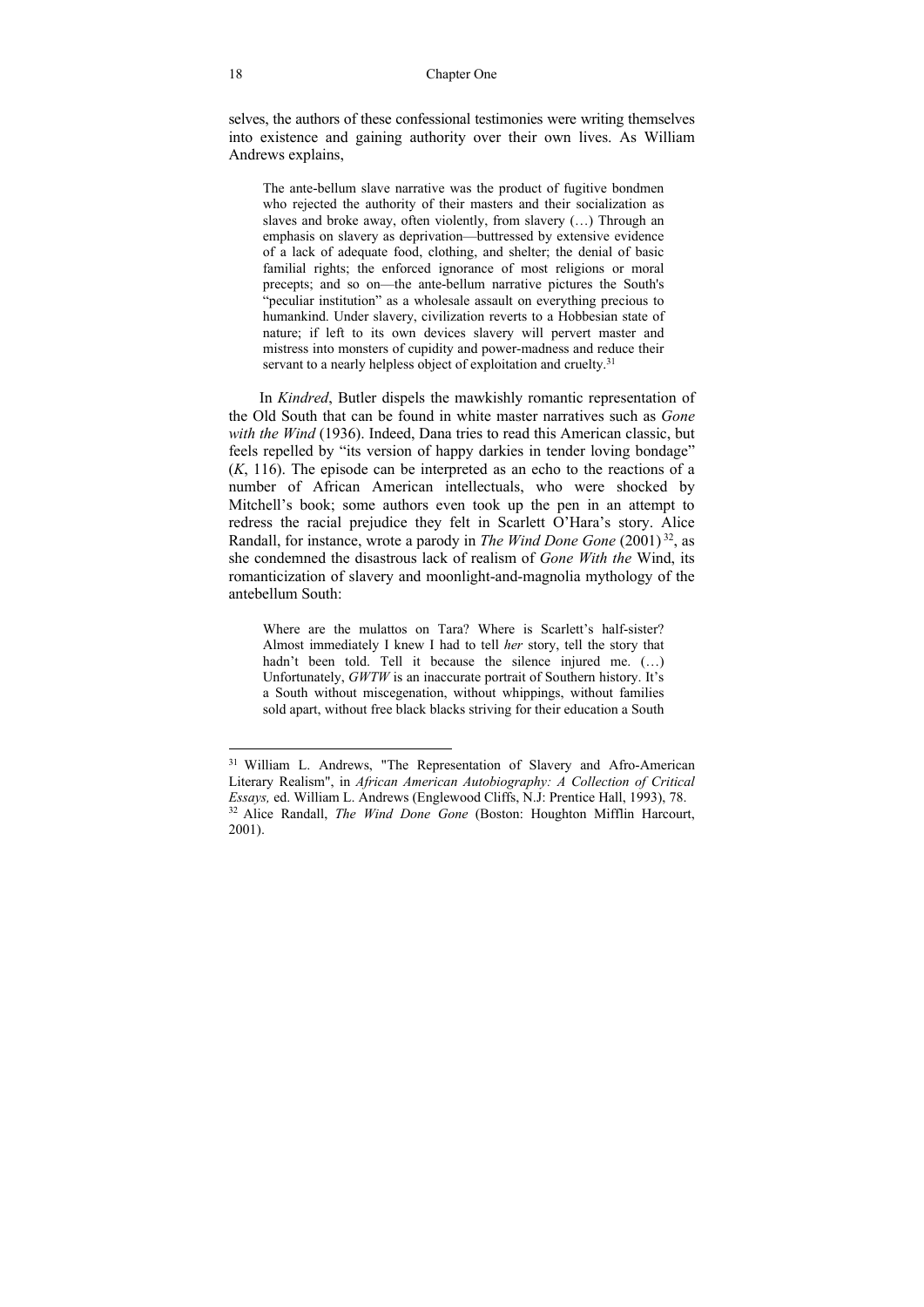without Booker T. Washington and Frederick Douglass. *GWTW* depicts a South that never existed.33

*Gone With the Wind* thus was at the heart of an ideological battle for the representation of slavery, a textual fight meant to impose one single version of America's most painful page of racial history. This political stake is made clear in Alice Randall's commentary on the necessity of rewriting the book to prevent the horrors of the past from happening again:

I think *Gone With the Wind* in fact is more significantly understood as propaganda for the perpetuation of Jim Crow segregation that existed in the 1930s. It's more about that than it is about the Civil War. It's as much about what the future should be, than what the past is. And that's why it's so important to take the novel on.<sup>34</sup>

Interestingly enough, Butler frames her counter-narrative with textual appendixes, a strategy that necessarily invites to compare with nineteenth- century slave narratives and interrogates on narrative authority. Indeed, conventional slave narratives typically opened with prefaces usually written by white abolitionists, such as William Lloyd Garrison in *Narrative of the Life of Frederick Douglass*, or Lydia Maria Child in *Incidents in the Life of a Slave Girl.* These white-authored texts served as "guarantees" and were meant to authenticate the veracity of the narrative they introduced. The black voice addressing the reader in the text of the main narrative was literally "framed" by white voices, not only through the letters of reference written by white people (generally white males) attesting to the character and reliability of the slave narrator, but also by "an appendix or other appendixes composed of documentary material: bills of sale, details of purchase from slavery, newspaper items, further reflections on slavery, sermons, anti-slavery speeches, poems, appeals to the reader for funds and moral support in the battle against slavery".35

<sup>33</sup>Randall, "A Conversation with Alice Randall".

http://www.houghtonmifflinbooks.com/readers\_guides/wind\_done\_gone/index2.sh<br>tml#conversation (Accessed July 1, 2019).

<sup>&</sup>lt;sup>34</sup> Randall, "CNN.com - Alice Randall, author of 'The Wind Done Gone'".

https://edition.cnn.com/2001/SHOWBIZ/books/06/22/randall.cnna/ (Accessed July 1, 2019).

<sup>&</sup>lt;sup>35</sup> James Olney, "I Was Born: Slave Narratives, Their Status as Autobiography and as Literature", ed. Charles T. Davis, Henry Louis Gates Jr, *The Slave's Narrative*  (Oxford: Oxford University Press, 1991), 153.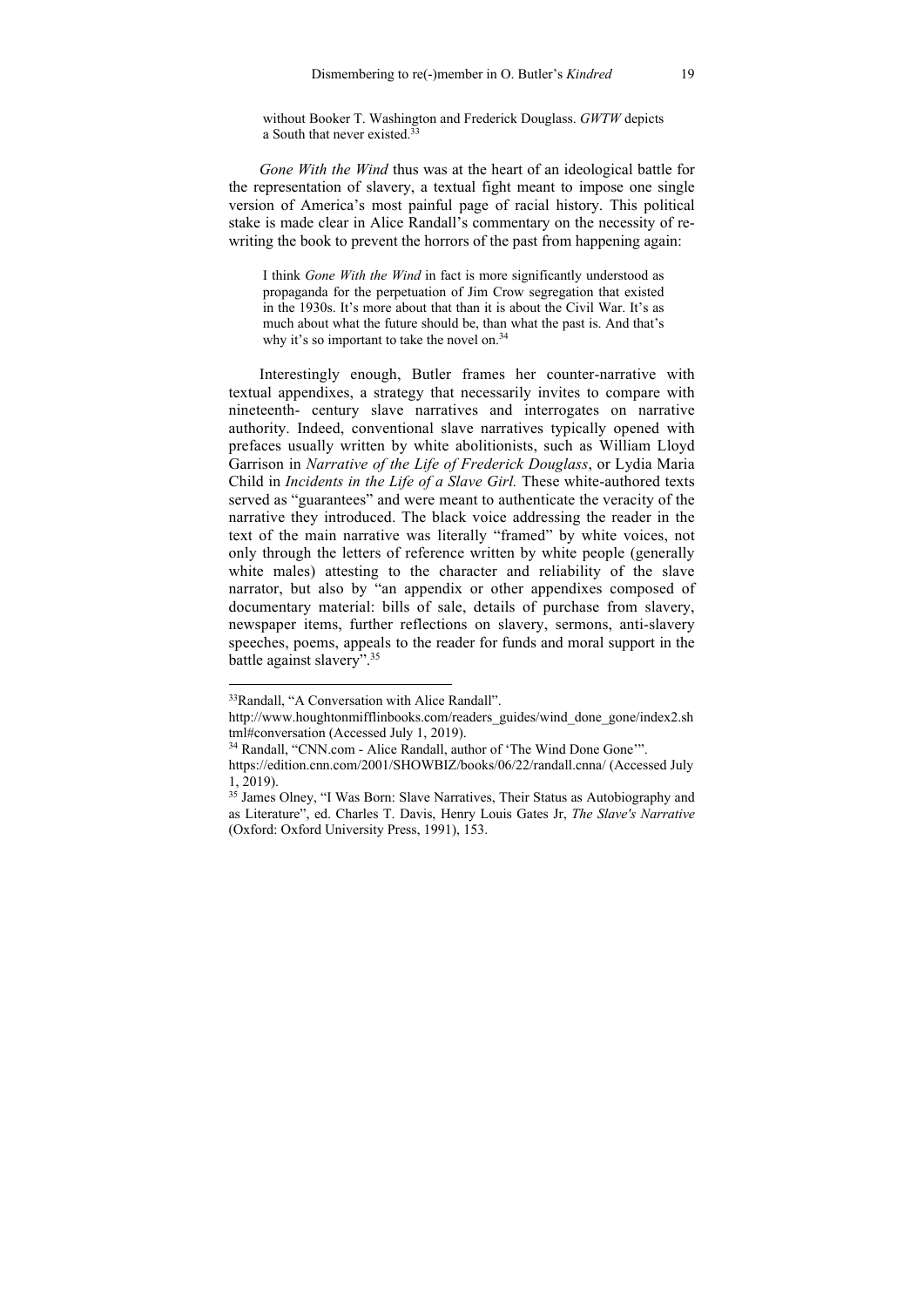#### 20 Chapter One

In *Kindred*, the narrator has no need for a white person to authenticate a text published in the twentieth century. Even Kevin's voice is never heard as a narrative one, even if he is very close to his wife Dana and accompanies her on one of her time travels. Written in the first-person singular, Dana's narrative never leaves her white partner (though a writer) the chance to introduce her story or conclude it, or simply express his own point of view on an experience that, after all, he also witnessed and even took part in. From the first sentence, Dana asserts her subjectivity by choosing to use the pronoun "I", asserting herself as the only reliable "eye" of the events she decides to describe. She is also the only one that is empowered, through her testimony, to whitewash Kevin, who is suspected to be responsible for her amputation: "I had to convince the police that he did not belong in jail" (*K*, 9), she specifies. The same deliberate focus on Dana's personal experience is blatant as well in Butler's choice not to let Dana give any detail in the Prologue on the scars that Kevin came back with, when returning from his painful time travel.

Thus, Kevin lacks both narrative focus and narrative authority: not only does the Prologue announce the traumatic effects of the sojourn in the past on Dana solely, but Kevin also recognizes his inability to tell what happened: "they wanted me to tell them how such a thing could happen. I said I didn't know… kept telling them I didn't know" (*K*, 11). Butler makes his helplessness conspicuous as he completely lacks control on events, which may seem unusual for a white male whose gender and race should place in a position of power. When he admits his own "ignorance" (*K*, 11), it is inferred that he is both unaware of history and of the story of his wife ("her-story"/her story). However, Dana might be equally ignorant of them before time travelling; though a cultivated woman, she has no strong historical consciousness, especially because she has no ancestral ties. Not only is she an orphan, which metaphorically accounts for her being severed from the past, but her relationship with her surviving aunt and uncle is also relatively loose.

Dana's narrative is framed by an epilogue that could, again, be compared with the appendixes found in slave narratives. Thanks to Butler's talent, the sci-fi genre unexpectedly revisits the use of authenticating materials in nineteenth-century slave narratives. This convention is part of the apparatus devised by abolitionists to convince readers of the authenticity of the narrator's story. Material details were to be given by the white editor to strengthen the plausibility of the events that have been related in the story. In the epilogue of *Kindred,* the narrator still is the black heroine Dana, who provides data to heighten the realistic effect. Flying back to present day Maryland, this time without using any magic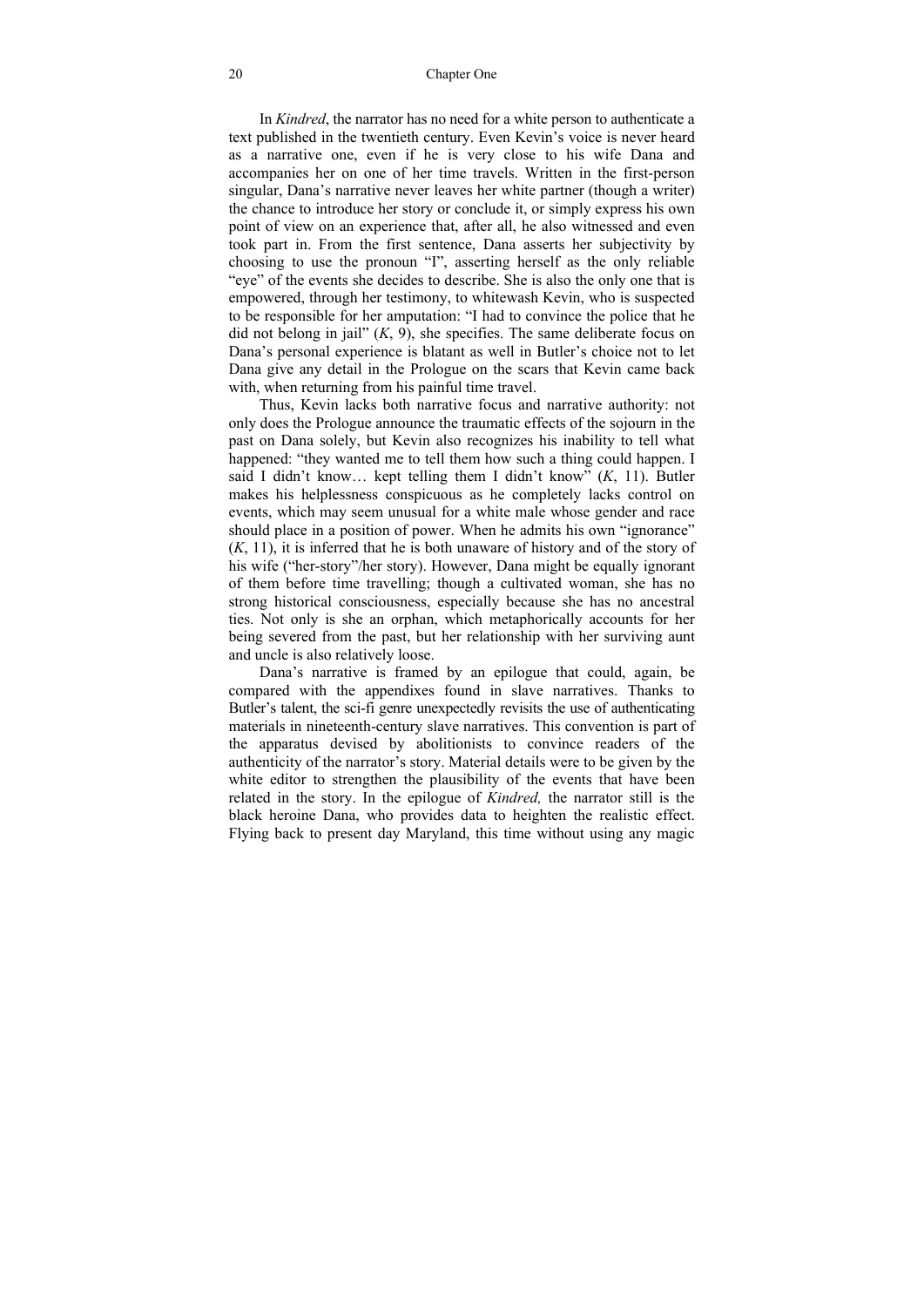device, but by taking a regular airplane, she engages a veritable quest for truth, looking for a trace of her ancestry and endeavoring to piece together the fragments of the past into which she was sent. As she returns to the place where the Weylin plantation used to be, she gives a thorough and precise account of her trajectory that could be compared with the map charting the slave's route that is found in some slave narratives, for instance in Solomon Frye's 1853 memoir, *Twelve Years a Slave*36:

We flew to Maryland as soon as my arm was well enough. There, we rented a car—Kevin was driving again, finally—and wandered around Baltimore and over to Easton. There was a bridge now, not the steamship Rufus had used. And at last I got a look at the town I had lived so near and seen so little of. We found the courthouse and an old church, a few other buildings time had not worn away. And we found Burger King and Holiday Inn and Texaco and schools with black kids and white kids together and older people who looked at Kevin and me, then looked again.

We went into the countryside, into what was still woods and farmland, and found a few of the old houses. A couple of them could have been the Weylin house. They were well-kept and handsomer, but basically, they were the same red-brick Georgian Colonials.

But Rufus's house was gone. As nearly as we could tell, its site was now covered by a broad field of corn. The house was dust, like Rufus. I was the one who insisted on trying to find his grave, questioning the farmer about it because Rufus, like his father, like old Mary and Alice, had probably been buried on the plantation. (*K*, 262)

The search for her ancestors' tombs is strongly reminiscent of one of the most pregnant episodes in Bradley's novel, *The Chaneysville Incident.*<sup>37</sup> In this neo-slave narrative, the narrator, a history teacher, goes back on the burial ground of his ancestor, who committed suicide with a group of fugitive slaves. The narrative retraces the narrator's investigations as he launches an obsessive quest to trace the path of his forefather. In *Kindred*, the protagonists' search at first fails to provide any tangible proof of the existence of Rufus and of Dana's experience; some of the houses she finds "*could* have been the Weylin house" (*K*, 262. *Emphasis mine*), but she can only admit that "Rufus's house was gone", that "its site was

<sup>36</sup> Solomon Frye, *Twelve Years a Slave* (New York: Chump Change Edition, 2017).

<sup>37</sup> David Bradley, *The Chaneysville Incident* (New York: Harper Perennial, [1981] 1990).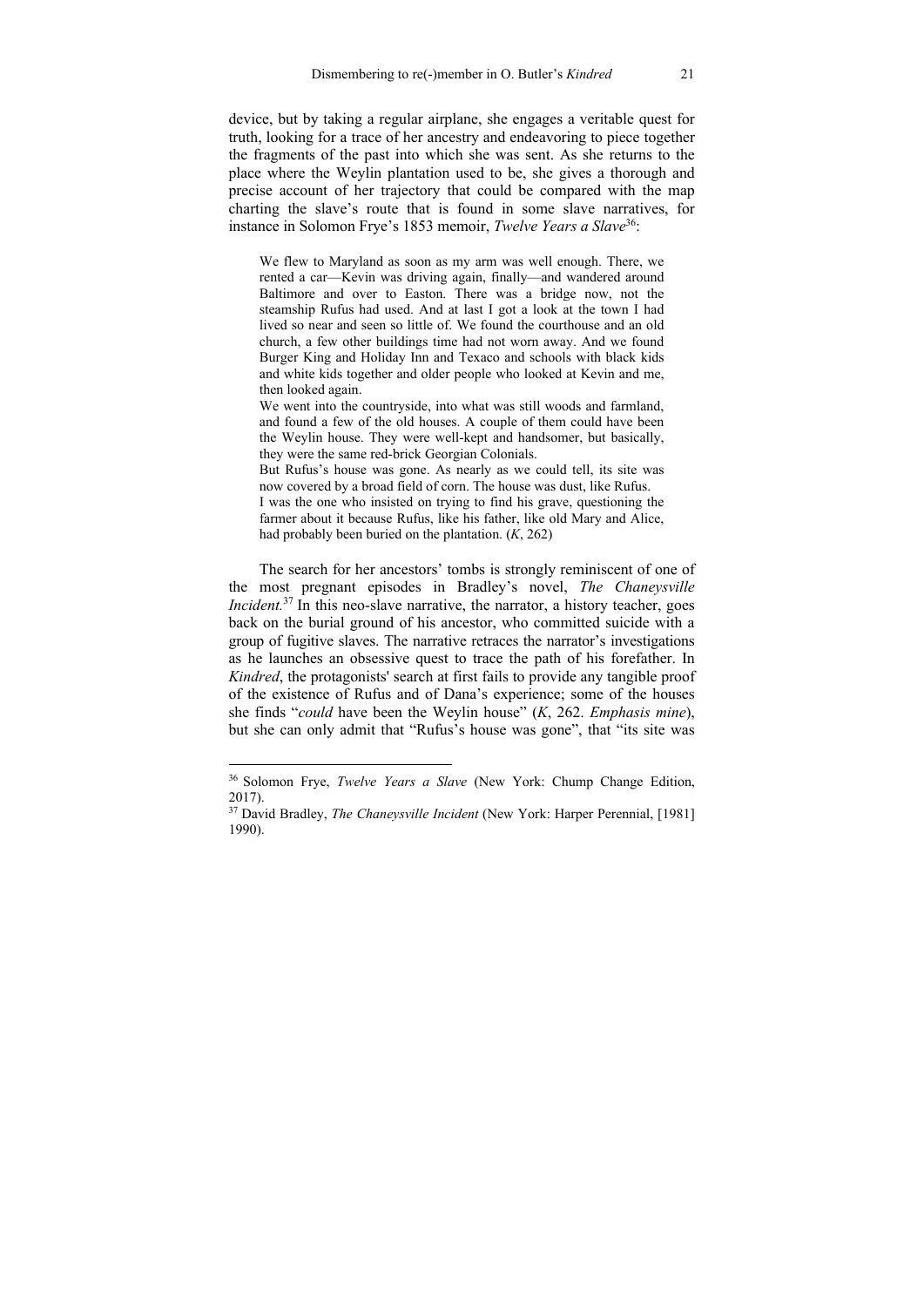now covered by a broad field of corn", that "the house was dust, like Rufus", and that the farmer they interrogated "knew nothing" (*K*, 262). While most of the time during her stay in nineteenth-century Maryland, she had to rely on her own resourcefulness, she now has to turn to the written medium to find a track to her past. Indeed, only "an old newspaper article" and a "notice of the sale of the slaves from Mr. Rufus Weylin's estate" (*K*, 262) supply some clues about her ancestry: "Mr. Rufus Weylin had been killed when his house caught fire and was partially destroyed" (*K*, 262). This piece of information contradicts Dana's narrative, which tells that she was the one who killed him. The rational version thus clashes against the irrational story lived and told by Dana, but more importantly, it symbolically points to the inaccuracy and unreliability of official historical sources.

In the other written source that she resorts to, "a notice of the sale of the slaves from Mr Rufus Weylin's estate" (*K*, 262), she "could find nothing in the incomplete newspaper records to suggest that he had been murdered, or even that the fire had been arson" (*K*, 262); besides, Nigel, Carrie, Joe and Hagar's names cannot be found. While the rational reader may find here at least a partial refutation of all that she went through, Dana is able to justify this apparent incoherence, as she decides that "Nigel must have done a good job" (*K*, 262) by disguising Rufus' murder as death in an accidental fire. When faced with the gaps left by written archives, she starts imagining the forgotten stories of these ancestors, piecing together the fragments she knows and her own intuitive thoughts: "I thought about that, put together as many pieces as I could. The fire for instance. Nigel had probably set it to cover what I had done – and he had covered. Rufus was assumed to have burned to death" (*K*, 262). In the same way, when in Baltimore Dana again fails to find any trace of her forefathers and foremothers in "newspapers, legal records" (*K*, 262), she invents a story for them (again, just as the narrator of *The Chaneysville Incident* did with his own ancestors):

Margaret might have taken both children. Perhaps with Alice dead she had accepted them. They were her grandchildren, after all, the son and daughter of her only child. She might have cared for them. She might also have held them as slaves. But even if she had, Hagar, at least, lived long enough for the Fourteenth Amendment to free her (*K*, 263).

Dana fills in the gaps of a dehumanized written history by complementing it in a more humane way, using the personal knowledge of the persons that she has acquired through her experience. Though she may still have doubts on the uncertain destiny of her people, she positively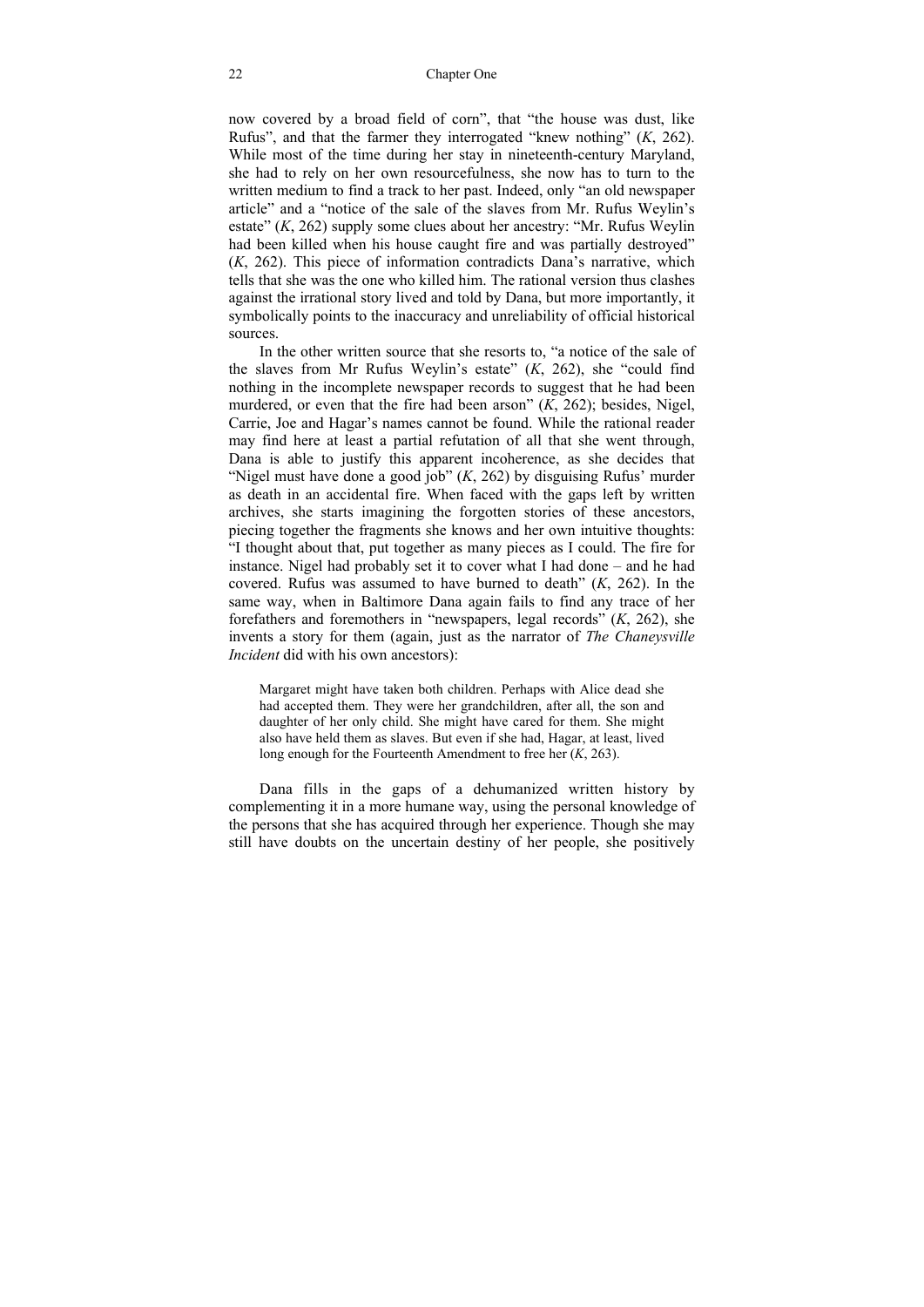asserts her version of history in front of excessively rational and distrustful Kevin:

"You've looked," he said. "And you've found no records. You'll probably never know." […] "I know," I repeated (*K*, 263).

The white master narrative represented by flawed written sources and by the words of Kevin, her excessively cautious (white) husband, is then warded off by Dana's own counter-narrative, which she is able to feel under her skin, as the phantom pain of her missing arm. The gaping space left by her amputation is the physical marker of her stay in the past and of her encounter with her white ancestor, and she unsurprisingly feels the need to touch "the empty scar Tom Weylin's boot had left on [her] face" and her "empty left sleeve" (*K*, 163) before powerfully claiming that she does "know". She then makes it clear that only by drawing on one's own senses, in an eminently human and sometimes irrational way, can one supplement, or even correct, the incomplete or deceptive official narrative. Lisa Yaszek indeed insisted that "Dana cobbles together the traces of evidence from two very different kinds of texts—the personal, physical one of the body and the seemingly impersonal, abstract one of the commercial press—to begin generating her own (counter)narrative of black experience in America".<sup>38</sup>

While epilogues in conventional slave narratives were meant to chase away as many doubts as possible in the reader's mind concerning the reality of the story, Butler does not try to lift mystery: Dana's narrative has no closure. Indeed, the pieces of evidence that Dana and her husband discover in the epilogue are rather disappointing, and the young woman has to find a way going on living with unanswered (and unanswerable?) questions. Kevin relevantly remarks that Dana "[has] looked […], found no records", and will "probably never know" (*K*, 264). The novel comes to an end with the same questioning of the characters' mental health found in Perry's *Stigmata*: "If we told anyone else about this, anyone at all, they wouldn't think we were so sane" (*K*, 264), Dana asserts while looking at the building of the Historical Society, the temple of "accepted" stories on the national past. Metaphorically speaking, this could suggest that decolonizing official history and re-writing a new narrative about it could only be seen as hysteria.

<sup>38</sup> Lisa Yaszek, *The Self Wired: Technology and Subjectivity in Contemporary Narrative* (London: Routledge, 2002), 95.